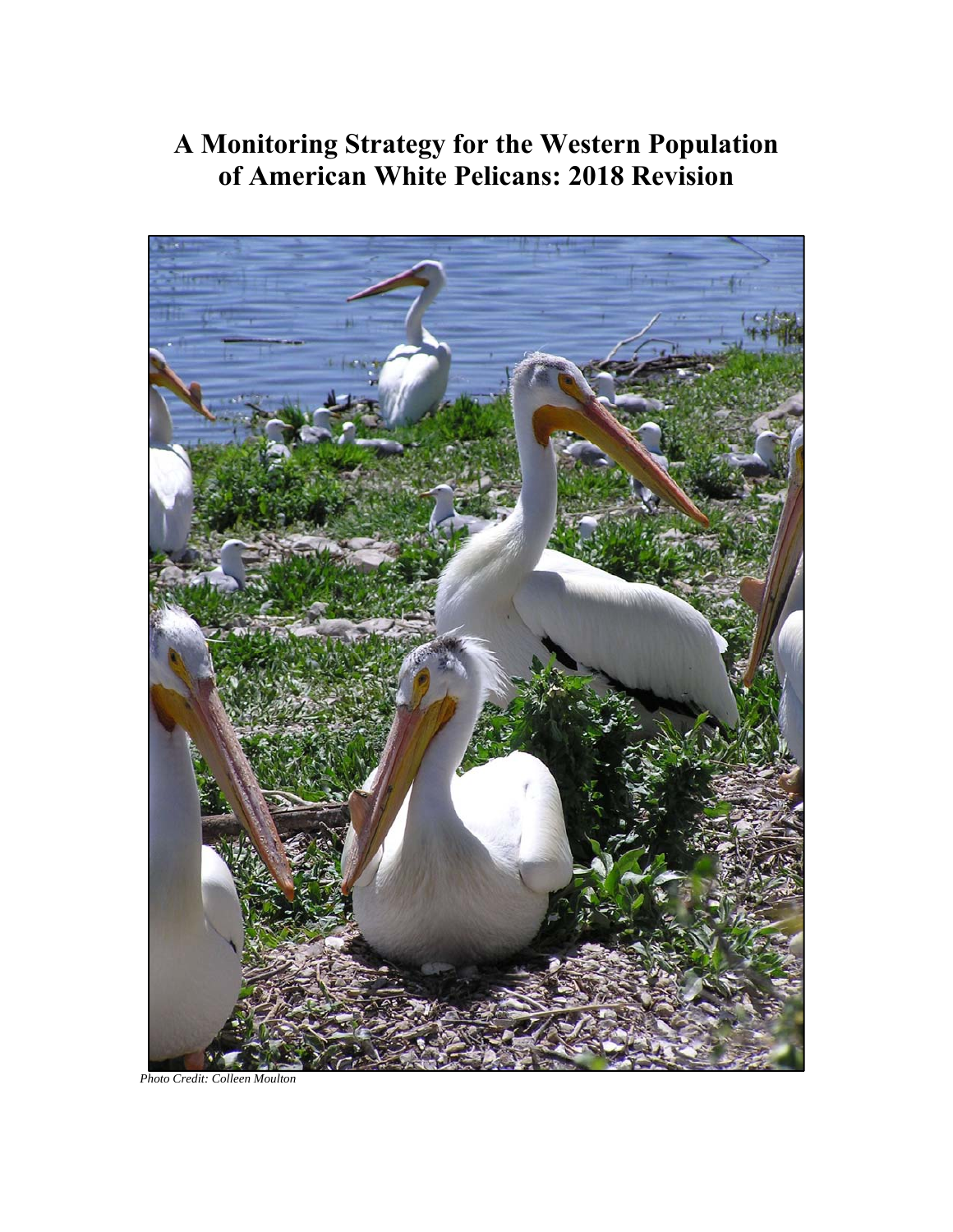Inquiries about this monitoring strategy may be directed to member states of the Pacific Flyway Council or to the Pacific Flyway representative, U.S. Fish and Wildlife Service, 911 N.E. 11 Avenue, Portland, Oregon 97232. Information regarding the Pacific Flyway Council and management plans can be found at www.pacificflyway.gov/Management.asp.

Suggested citation: Pacific Flyway Council. 2018 A Monitoring Strategy for the Western Population of American White Pelicans: 2018 Revision. Pacific Flyway Council, U.S. Fish and Wildlife Service, Portland, Oregon. 19 pp.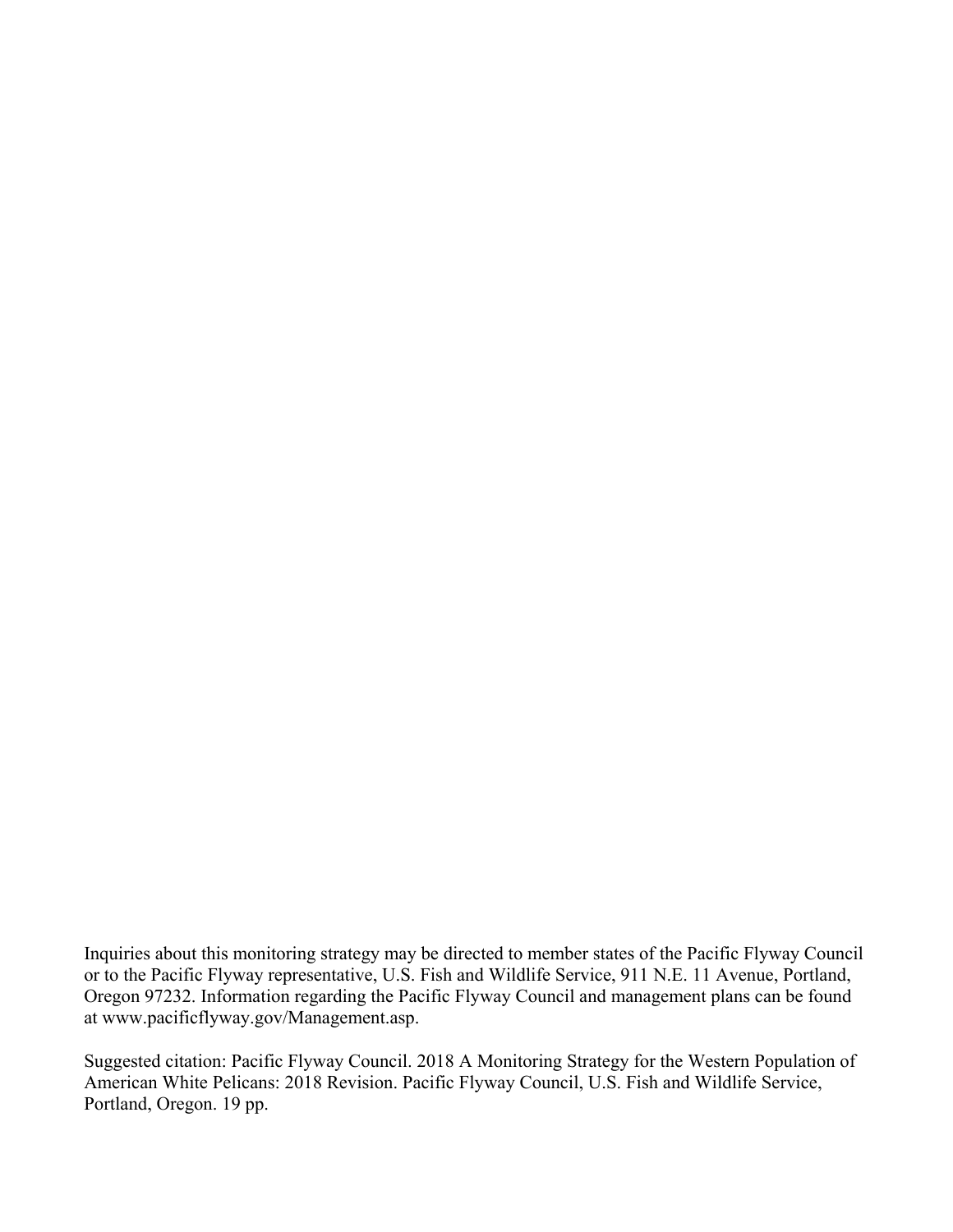## **A Monitoring Strategy for the Western Population of American White Pelicans: 2018 Revision**

Prepared for the

Pacific Flyway Council

by the

Pacific Flyway Nongame Technical Committee

as directed by the

American White Pelican Subcommittee

September 2018

Approved by:  $\frac{9/28/18}{\text{Date}}$ Chair, Pacific Flyway Council Date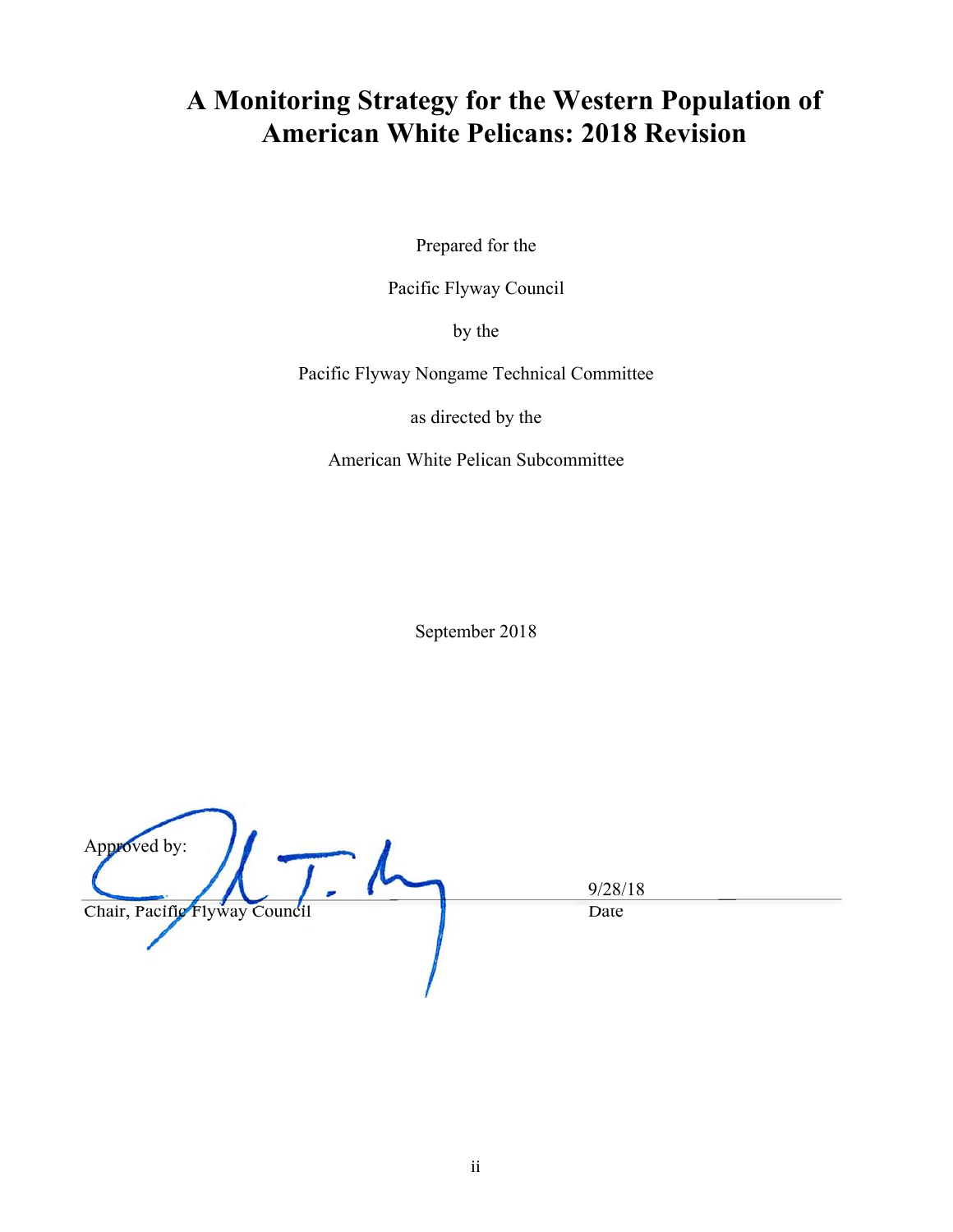#### **ACKNOWLEDGMENTS**

This monitoring strategy was prepared by the Pacific Flyway Nongame Technical Committee as directed by the American White Pelican Subcommittee. Josh Dooley served as primary author on the original 2013 Strategy and coordinated with the subcommittee to prepare drafts and compile reviews. Updates to the 2018 revision were completed by the Pacific Flyway Nongame Technical Committee. Members of the Subcommittee and others who contributed significantly to this revised plan include:

American White Pelican Subcommittee Members Russell Norvell, Utah Division of Wildlife Resources Colleen Moulton, Idaho Department of Fish and Game Cris Tomlinson, Nevada Department of Wildlife Michelle McDowell, U.S. Fish and Wildlife Service

Other Nongame Technical Committee Members Travis Booms, Alaska Department of Fish and Game James Driscoll, Arizona Game and Fish Department Carie Battistone, California Department of Fish and Wildlife Christina Donehower, Oregon Department of Fish and Wildlife Joe Buchanan, Washington Department of Fish and Wildlife Allison Begley, Montana Department of Fish, Wildlife, and Parks

Other Contributors

Richard Lanctot, U.S. Fish and Wildlife Service representative Mike Green, U.S. Fish and Wildlife Service representative Erin Roche, Idaho Department of Fish and Game Shane Roberts, Idaho Department of Fish and Game Jon Horne, Idaho Department of Fish and Game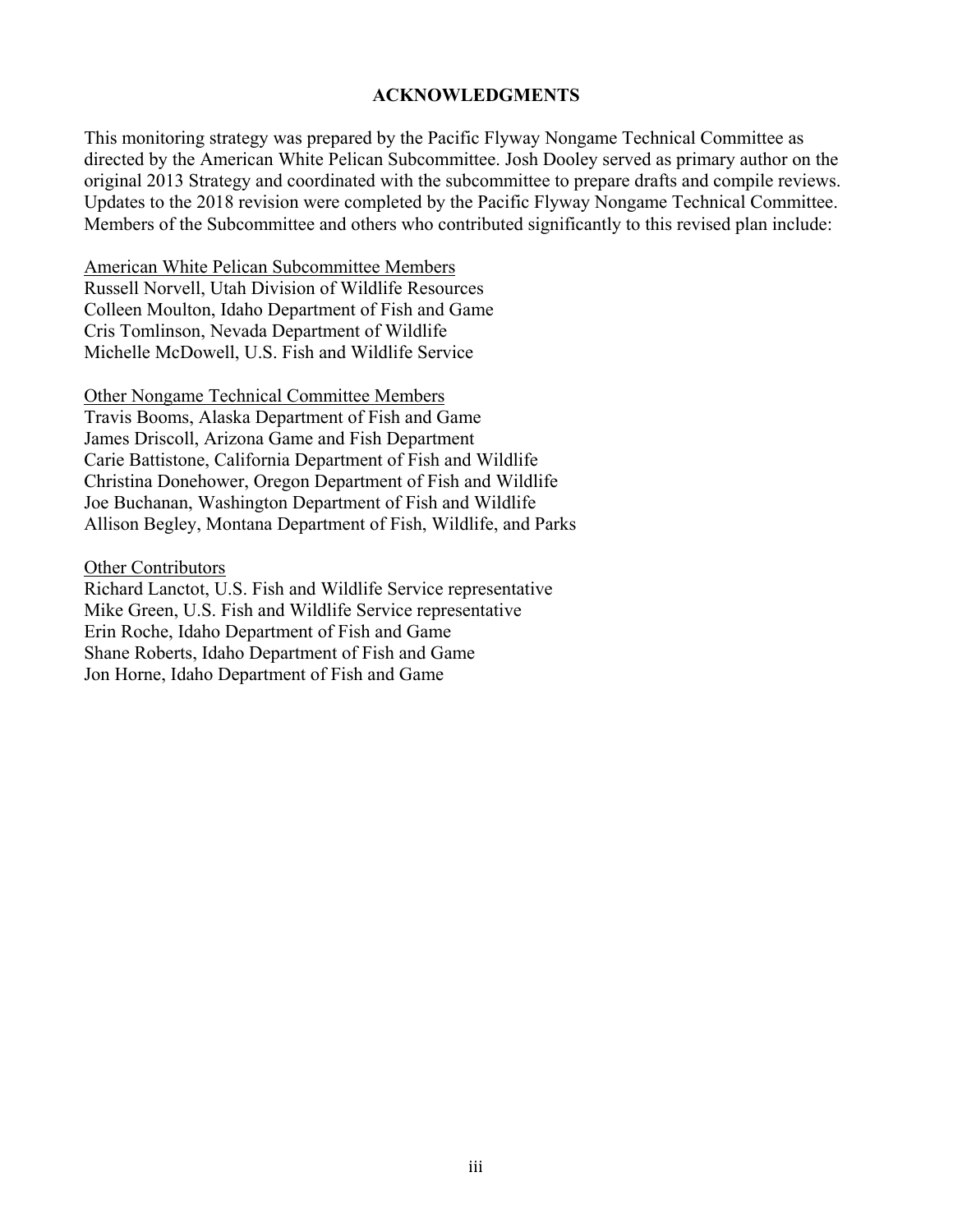#### **EXECUTIVE SUMMARY**

Localized depredation issues prompted the Pacific Flyway Council's Nongame Technical Committee to develop a management framework for the American White Pelican (*Pelecanus erythrorhynchos*; herein pelican). In July 2012, *A Framework for the Management of American White Pelican Depredation on Fish Resources in the Pacific Flyway* was approved and adopted by the Pacific Flyway Council (Pacific Flyway Council 2012; herein Framework). The highest priority strategy under the Population Assessment Objective in the Framework called for developing and implementing a monitoring strategy for pelicans at the flyway scale to guide and assess management actions.

In 2013, the Pacific Flyway Council adopted *A Monitoring Strategy for the Western Population of American White Pelicans within the Pacific Flyway* (herein Strategy). The goal of the Strategy is to establish a coordinated, long-term monitoring effort to estimate the breeding population size, trend, and distribution of the western population of pelicans. Since the adoption of the Strategy, a subsequent analysis of population dynamics in western pelicans (Moulton et al. 2018) revealed a need to revise the recommended survey timing due to strong population density-dependence. The original Strategy recommended surveys once every three years; however, to appropriately assess abundance and trends in a density-dependent population, surveys in consecutive years are necessary. In addition, a revised power analysis that incorporated more data than available in 2013, indicated a need to revise the original monitoring objective from having the ability to detect a 5% change/year, to having the ability to detect a 6% change/year. This change remains comparable to other monitoring efforts for waterbird species in the West.

In sum, the objective of this Strategy is being revised to detect a 6% change/year with 80% power ( $\beta$  = 0.20) and a 10% Type I error rate ( $\alpha$  = 0.10) over a 10 year period. A power analysis was conducted to determine the most cost effective sampling scheme to achieve the revised monitoring objective. Monitoring will now occur in two consecutive years with a two-year break for 10 years (i.e., 2017-2018, 2021-2022, 2025-2026).

Monitoring following the revised schedule began in 2017 and 2018. Three breeding sites (Neponset in Utah, Padilla Bay in Washington, and Puntzi Lake in British Columbia) have been added since the original 2013 Strategy, where 18 known active breeding colonies were within the western population. All sites, including any new sites discovered, will be monitored under the revised Strategy.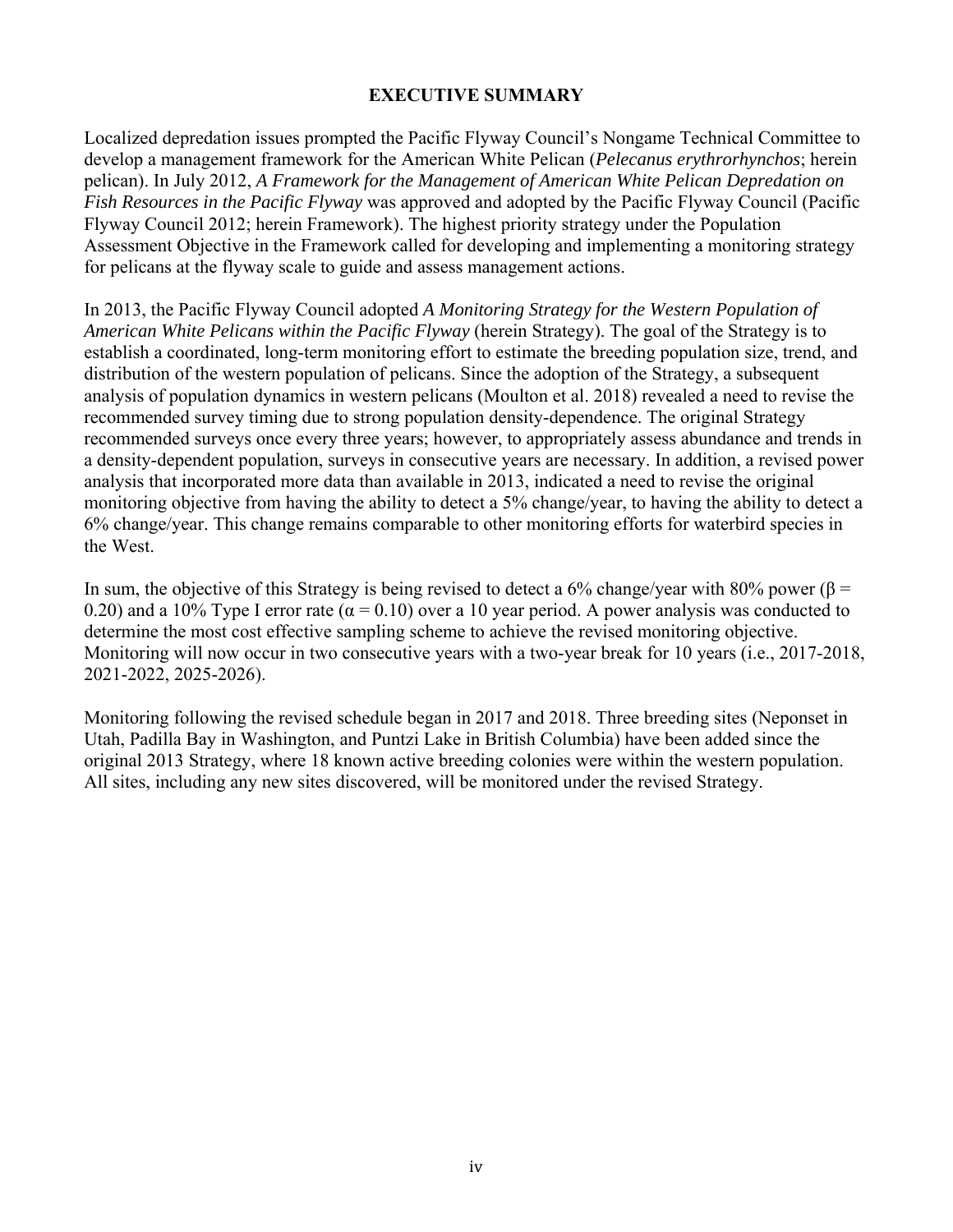#### **TABLE OF CONTENTS**

#### **LIST OF TABLES**

|  |  | Table 1. The number of breeding individuals at pelican breeding colonies in 2017 for the western |  |  |  |  |  |
|--|--|--------------------------------------------------------------------------------------------------|--|--|--|--|--|
|  |  |                                                                                                  |  |  |  |  |  |
|  |  |                                                                                                  |  |  |  |  |  |

#### **LIST OF FIGURES**

Figure 1. Size, location, and current activity of pelican breeding colonies in the western population. ..... 2

Figure 2. Relationship between annual rate of change (rt) and breeding pelican abundance (Nt) in the western pelican population (Moulton et al. 2018). Smaller, more recently established colonies are experiencing positive growth rates, while larger older established colonies are not................................ 4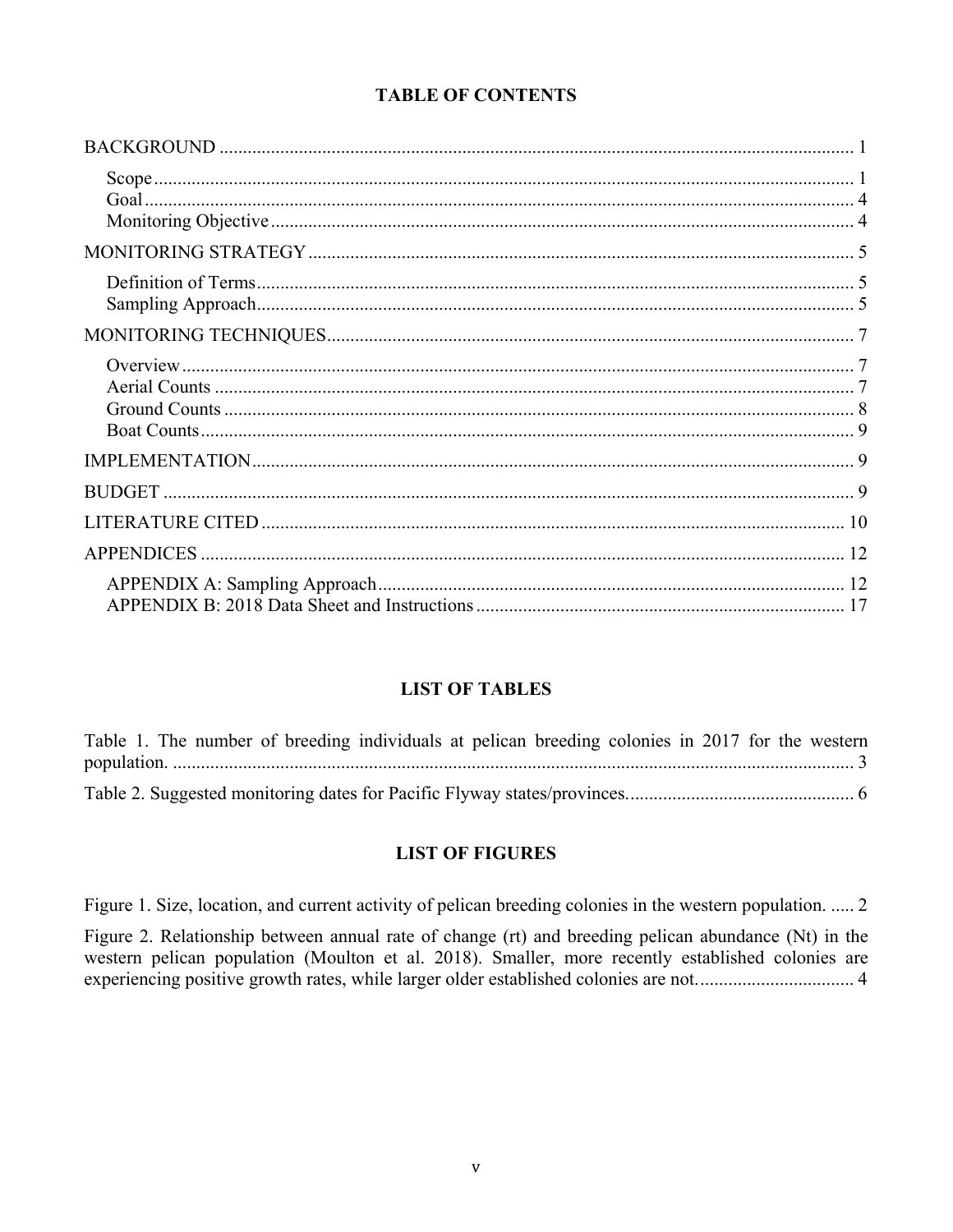#### **BACKGROUND**

Localized depredation issues prompted the Pacific Flyway Council's Nongame Technical Committee (NTC) to develop a management framework for the American White Pelican (*Pelecanus erythrorhynchos;* herein pelican) in 2012. *A Framework for the Management of American White Pelican Depredation on Fish Resources in the Pacific Flyway* (herein Management Framework) was approved and adopted by the Pacific Flyway Council in 2012 (Pacific Flyway Council 2012). The goal of the Management Framework was to maintain pelicans as a natural part of the waterbird biodiversity of the Pacific Flyway, while minimizing negative ecological, economic, and social impacts of pelican depredation. The Management Framework included a synopsis of species' biology and status, descriptions of resource conflicts, management options, regulatory requirements, and recommended management strategies. The highest priority strategy under the Population Assessment Objective in the Management Framework called for developing and implementing a monitoring strategy for pelicans at a flyway scale to guide and assess management actions.

In 2013, *A Monitoring Strategy for the Western Population of American White Pelicans within the Pacific Flyway* (herein Strategy) was written and subsequently adopted by the Pacific Flyway Council as the first coordinated monitoring strategy for pelicans in the Pacific Flyway (Pacific Flyway Council 2013). Since the adoption of the Strategy, a subsequent analysis of population dynamics in western pelicans (Moulton et al. 2018) revealed a need to revise the recommended survey timing due to strong population density-dependence. Further power analysis showed the need for higher frequency sampling to achieve acceptable trend detection levels. The 2013 Strategy anticipated the need for subsequent plan review and revision if indicated by new data or analyses; this revision is a result of that review process. The primary changes to the original document include an updated power analysis, a revised monitoring objective, and a new recommended survey schedule using two consecutive years of surveys, followed by a two year gap, for a minimum of 10 years (i.e., through 2026).

#### **Scope**

*Spatial* — The Strategy pertains to the western population of pelicans, which includes all pelicans known to breed west of the continental divide and the pelicans within the colonies at Molly Islands of Yellowstone National Park, Wyoming, and Canyon Ferry Lake and Arod Lake, Montana. Within this population, pelicans breed at over 20 colonies within eight states and British Columbia (Fig. 1, Table 1).

*Temporal* — Monitoring began in 2014 and was repeated in 2017 according to the original 2013 Strategy. Recent analyses (Moulton et al*.* 2018) indicated a strong density-dependent population; the breeding population size in a particular year appears to be negatively influenced by the breeding population size in the prior year (Fig. 2). To properly monitor this type of population, back-to-back survey years are necessary.

Therefore, all breeding colonies will be surveyed in two consecutive years with a two year gap (i.e., 2017-18, 2021-22, and 2025-26). As a result of ongoing pelican management actions and needs, it is anticipated that monitoring will need to continue beyond this timeframe. The NTC will, in consultation with the U.S. Fish and Wildlife Service (USFWS), continue to evaluate the Strategy's effectiveness, and make modifications as needed to extend monitoring as necessary.

*Focus* — Monitoring will provide information about the breeding population status and trends of the western population of pelicans. Monitoring the breeding population is sufficient to track trends, and the information is commonly used to inform management decisions. The primary component of this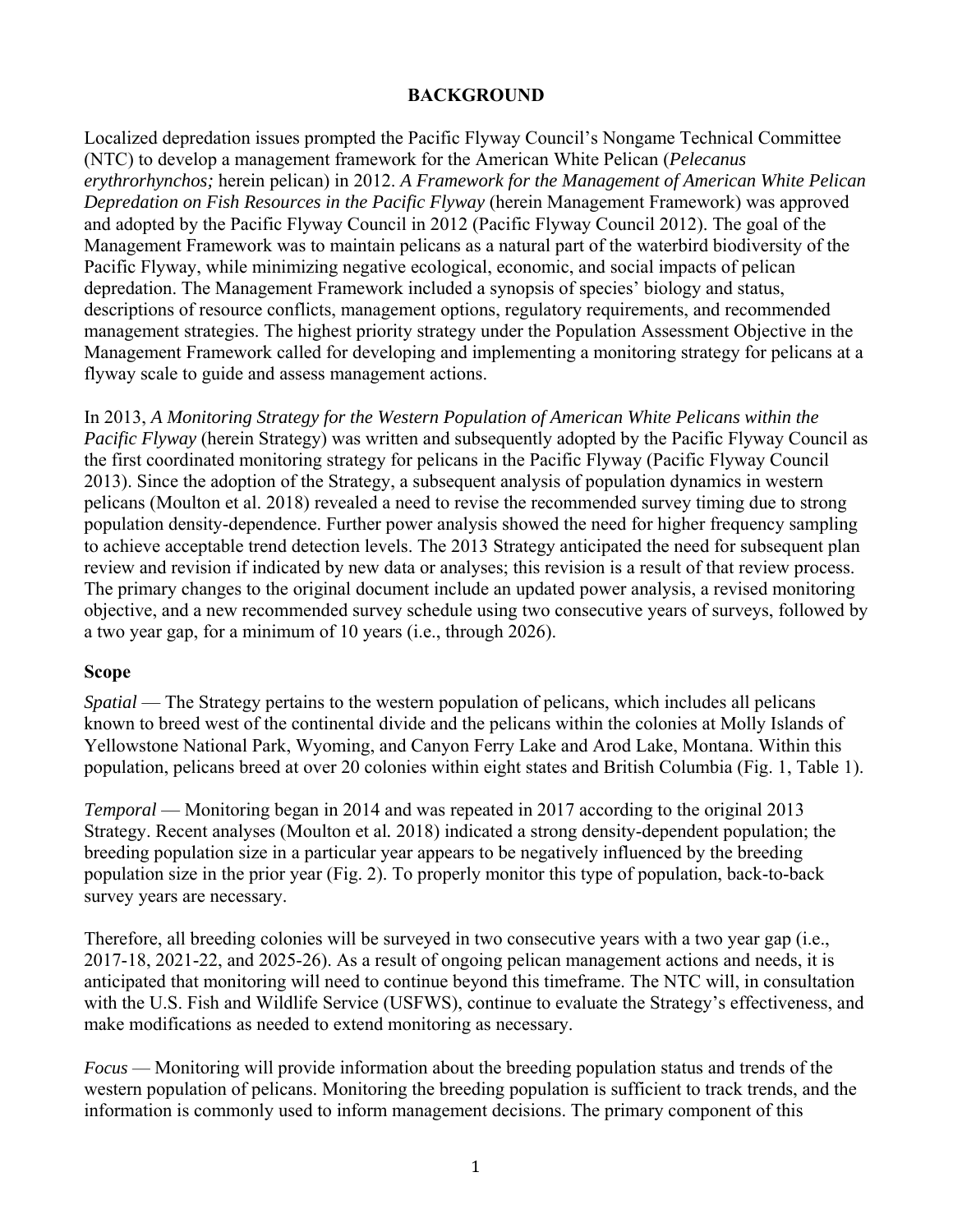

**Figure 1**. Size, location, and current activity of pelican breeding colonies in the western population.

#### **Active Colonies**

- 1. Anaho Island NWR
- 2. Arod Lake
- 3. Badger Island
- 4. Blackfoot Reservoir
- 5. Canyon Ferry Lake
- 6. Clear Lake NWR
- 7. Crump Lake
- 8. Gunnison Island WMA
- 9. Island Park Reservoir
- 10. Lower Klamath NWR
- 11. Malheur NWR
- 12. Minidoka NWR
- 13. Molly Island
- 14. Neponset Reservoir
- 15. Pelican Lake
- 16. Rice Island/Miller Sand Spit
- 17. Ruby Lakes NWR
- 18. Stum Lake
- 19. Upper Klamath NWR
- 20. Padilla Bay 21. Puntzi Lake
- **Inactive Colonies**
- 22. Buena Vista Lake
- 
- 23. Crescent Island
- 24. Deer Flat
- 25. Eagle Lake
- 26. Glenns Ferry
- 27. Lone Tree Island
- 28. Lower Sacramento Valley
- 29. Moses Lake 30. Salton Sea
- 31. Tulare Lake
- 32. Tule Lake
- 33. Utah Lake
- 34. Walker Lake
- 35. Washoe Lake
- 36. Yellowstone Lake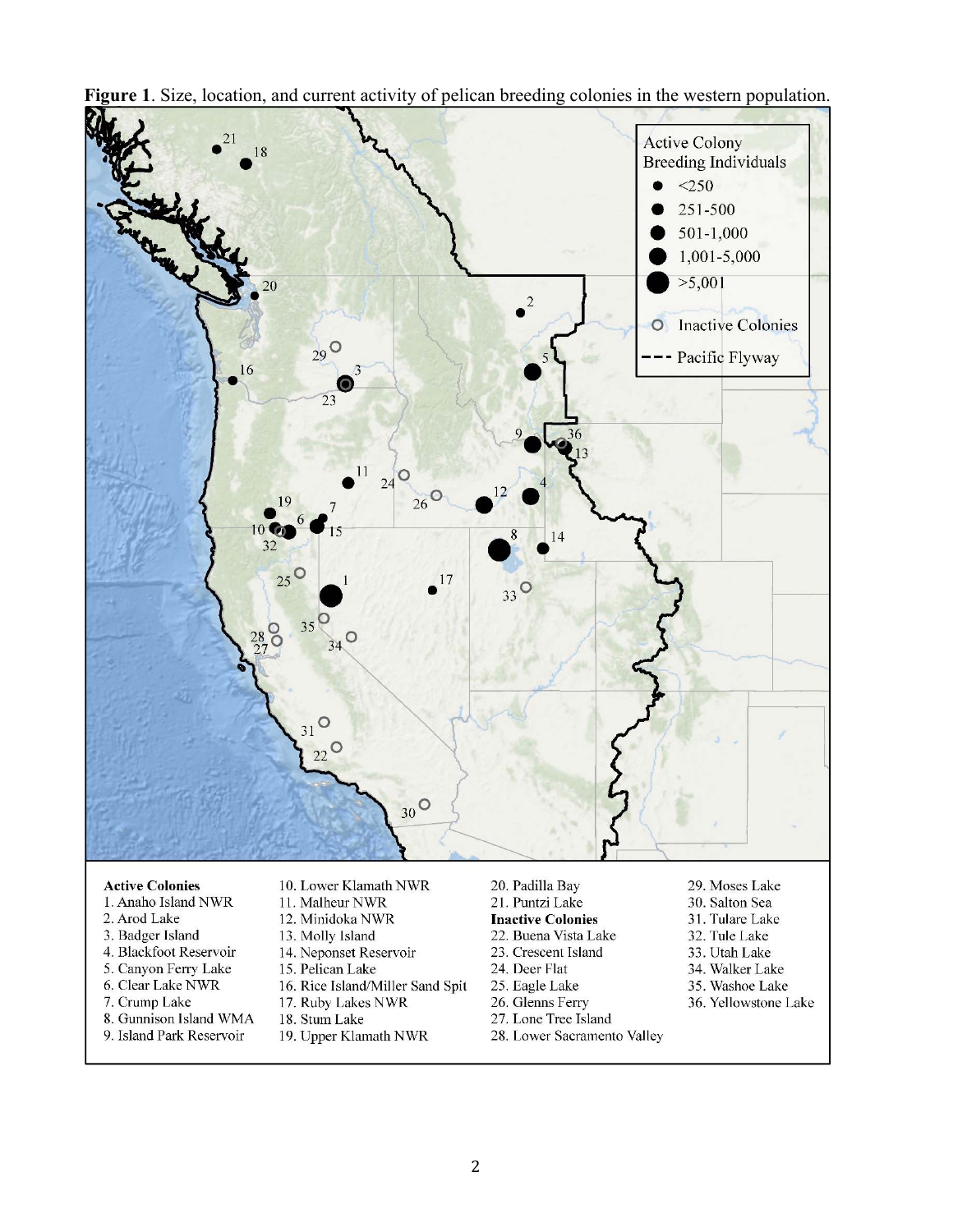|                              | <b>Breeding</b>  |      |                                     |                       |  |  |
|------------------------------|------------------|------|-------------------------------------|-----------------------|--|--|
| Colony <sup>a</sup>          | Individualsb     | Year | Source <sup>c</sup>                 | Survey Method         |  |  |
| British Columbia             |                  |      |                                     |                       |  |  |
| Stum Lake                    | 77               | 2017 | FLNRO - Natural Resource Operations | <b>Boat</b>           |  |  |
| Puntzi Lake                  | 232              | 2017 | FLNRO - Natural Resource Operations | Within-colony         |  |  |
| California                   |                  |      |                                     |                       |  |  |
| Clear Lake NWR               | 868              | 2017 | OSU, 2017 Final Report to ODFW      | Aerial (Photo Count)  |  |  |
| Lower Klamath NWR            | 466              | 2017 | OSU, 2017 Final Report to ODFW      | Aerial (Photo Count)  |  |  |
|                              |                  |      |                                     |                       |  |  |
| Idaho                        |                  |      |                                     |                       |  |  |
| <b>Blackfoot Reservoir</b>   | 1,232            | 2017 | IDFG, unpubl. data                  | Within-colony         |  |  |
| Minidoka NWR                 | 2,118            | 2017 | IDFG, unpubl. data                  | Within-colony         |  |  |
| Island Park Reservoir        | 1,650            | 2017 | IDFG, unpubl. data                  | Within-colony         |  |  |
|                              |                  |      |                                     |                       |  |  |
| Montana <sup>d</sup>         |                  |      |                                     |                       |  |  |
| Arod Lake                    | 332              | 2017 | MFWP, USFWS, unpubl. data           | Perimeter             |  |  |
| Canyon Ferry Lake            | 3,276            | 2017 | MFWP, unpubl. data                  | Perimeter             |  |  |
|                              |                  |      |                                     |                       |  |  |
| Nevada                       |                  |      |                                     |                       |  |  |
| Anaho Island NWR             | 20,860           | 2017 | NDOW, USFWS, unpubl. data           | Aerial (Photo Count)  |  |  |
| Ruby Lakes NWR               | $\mathbf{0}$     | 2017 | NDOW, USFWS, unpubl. data           | Perimeter             |  |  |
| Oregone                      |                  |      |                                     |                       |  |  |
| Crump Lake                   | $\boldsymbol{0}$ | 2017 | OSU, 2017 Final Report to ODFW      | Aerial (Direct Count) |  |  |
| Malheur NWR                  | $\theta$         | 2017 | OSU, 2017 Final Report to ODFW      | Aerial (Direct Count) |  |  |
| <b>Upper Klamath NWR</b>     | 470              | 2017 | OSU, 2017 Final Report to ODFW      | Aerial (Photo Count)  |  |  |
| Pelican Lake                 | 674              | 2017 | OSU, 2017 Final Report to ODFW      | Aerial (Photo Count)  |  |  |
| Miller Sand Spit/Rice Island | 204              | 2017 | OSU, 2017 Final Report to ODFW      | Aerial (Photo Count)  |  |  |
|                              |                  |      |                                     |                       |  |  |
| Utah                         |                  |      |                                     |                       |  |  |
| Gunnison Island WMA          | 8,342            | 2017 | <b>UDWR 2017</b>                    | Aerial (Photo Count)  |  |  |
| Neponset Reservoir           | 916              | 2017 | <b>UDWR 2017</b>                    | Aerial (Direct Count) |  |  |
|                              |                  |      |                                     |                       |  |  |
| Washington                   |                  |      |                                     |                       |  |  |
| Badger Island, McNary NWR    | 3,770            | 2017 | <b>BRNW</b>                         | Aerial (Photo Count)  |  |  |
| Unnamed Island, Padilla Bayf | 36               | 2017 | OSU, Citizen Scientist              | <b>Boat</b>           |  |  |
|                              |                  |      |                                     |                       |  |  |
| Wyoming <sup>d</sup>         |                  |      |                                     |                       |  |  |
| Molly Lake, Yellowstone NP   | 560              | 2017 | WGFD, unpubl. data                  | Aerial (Photo Count)  |  |  |
| <b>TOTAL</b>                 | 46,083           |      |                                     |                       |  |  |

#### **Table 1.** The number of breeding individuals at pelican breeding colonies in 2017 for the western population.

a States/provinces not listed have no known breeding population; NWR= National Wildlife Refuge; NP = National Park

<sup>b</sup> In most cases, the number of nests or breeding pairs was multiplied by two to derive the number of breeding individuals.<br>
<sup>c</sup> BRNW=Bird Research Northwest; IDFG=Idaho Department of Fish and Game; FLNRO= FL Natural Reso KBO=Klamath Bird Observatory; MFWP=Montana Department of Fish, Wildlife, and Parks; NDOW=Nevada Department of Wildlife; OSU = Oregon State University; UDWR=Utah Division of Wildlife Resources; USFWS=U.S. Fish and Wildlife Service; WGFD=Wyoming Game and Fish Department

<sup>d</sup> Only counts for colonies considered part of the western population are provided for Montana and Wyoming, not all colonies statewide.

At some sites, exact colony location differed minimally from location name due to local water conditions. f Colony was first established and documented in 2017.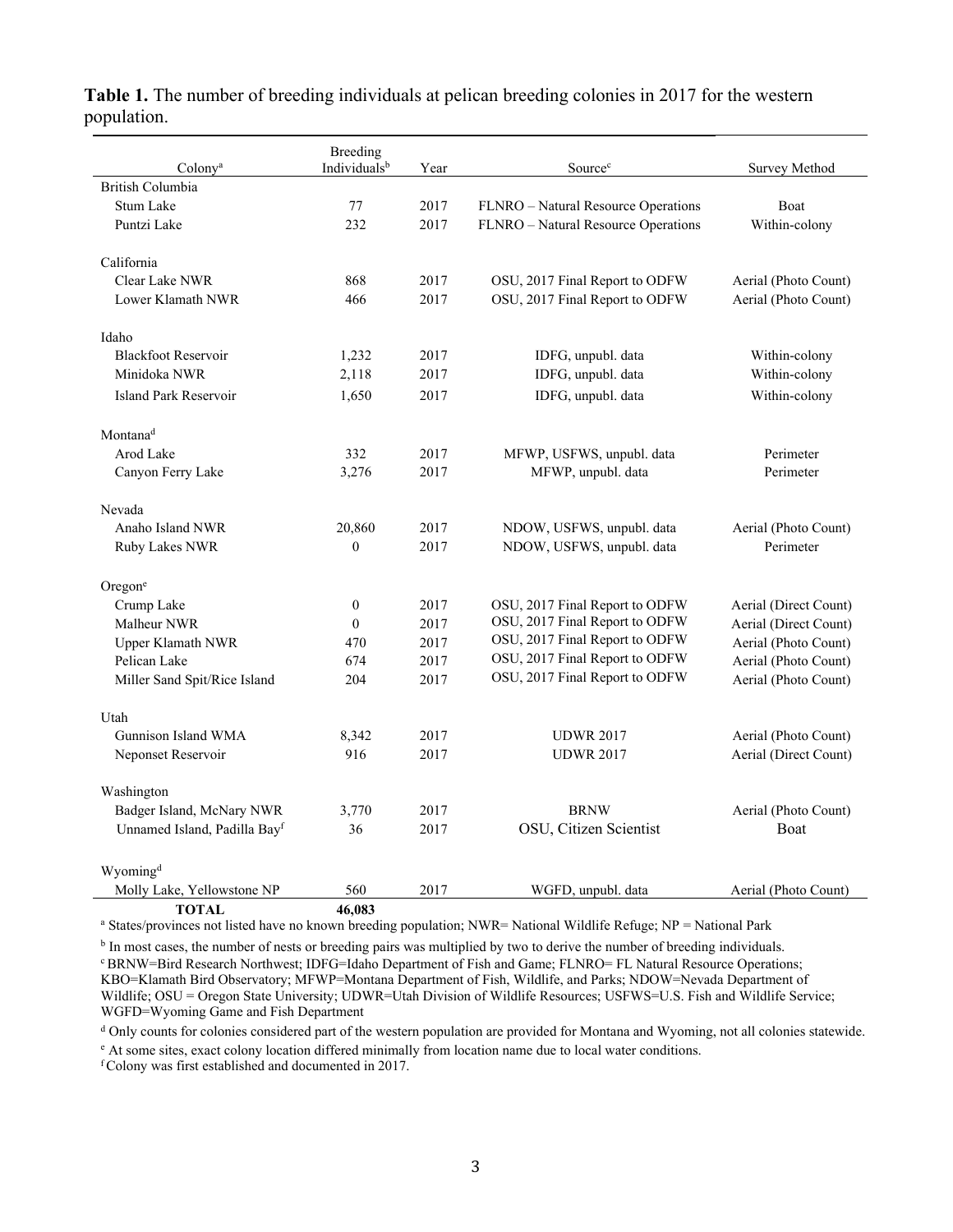



Strategy is nest counts at breeding colonies. However, because of high variability in nest success, and the longevity of this species, productivity counts (i.e., counts of pre-fledged young) are also recommended (Moulton et al. 2018). The Strategy does not include a monitoring component for the nonbreeding segment of the population because it is prohibitively costly to monitor non-breeders, and nonbreeders are difficult to distinguish from breeders using standard monitoring techniques (e.g., aerial surveys).

Not all monitoring needs pertaining to pelicans and depredation issues are covered by this Strategy. For example, depredation permits may require documentation of impacts to fish resources, additional monitoring of local pelican populations, and measuring the effectiveness of management actions. Guidelines and procedures to address pelican depredation issues are described in the Impact Reduction Objective in the Management Framework. States and other entities may have research and management priorities that require additional monitoring and data collection beyond what is included in this Strategy. These efforts should be conducted as necessary and coordinated within the Pacific Flyway, where practical. Protocols for additional monitoring efforts are not included within this document.

#### **Goal**

The goal of this work is to establish a coordinated, long-term monitoring strategy to estimate the breeding population size, productivity, trend, and distribution of the western population of pelicans. This information is fundamental for developing effective management recommendations, and for guiding and assessing management actions pertaining to pelican depredation of fish resources.

### **Monitoring Objective**

The original 2013 monitoring objective was to be able to detect a 5% change/year in the pelican population with 80% power (β = 0.20) and a 10% Type I error rate ( $\alpha$  = 0.10) in 10 years. At that time, the NTC determined this level of monitoring was appropriate given the conservation status of pelicans,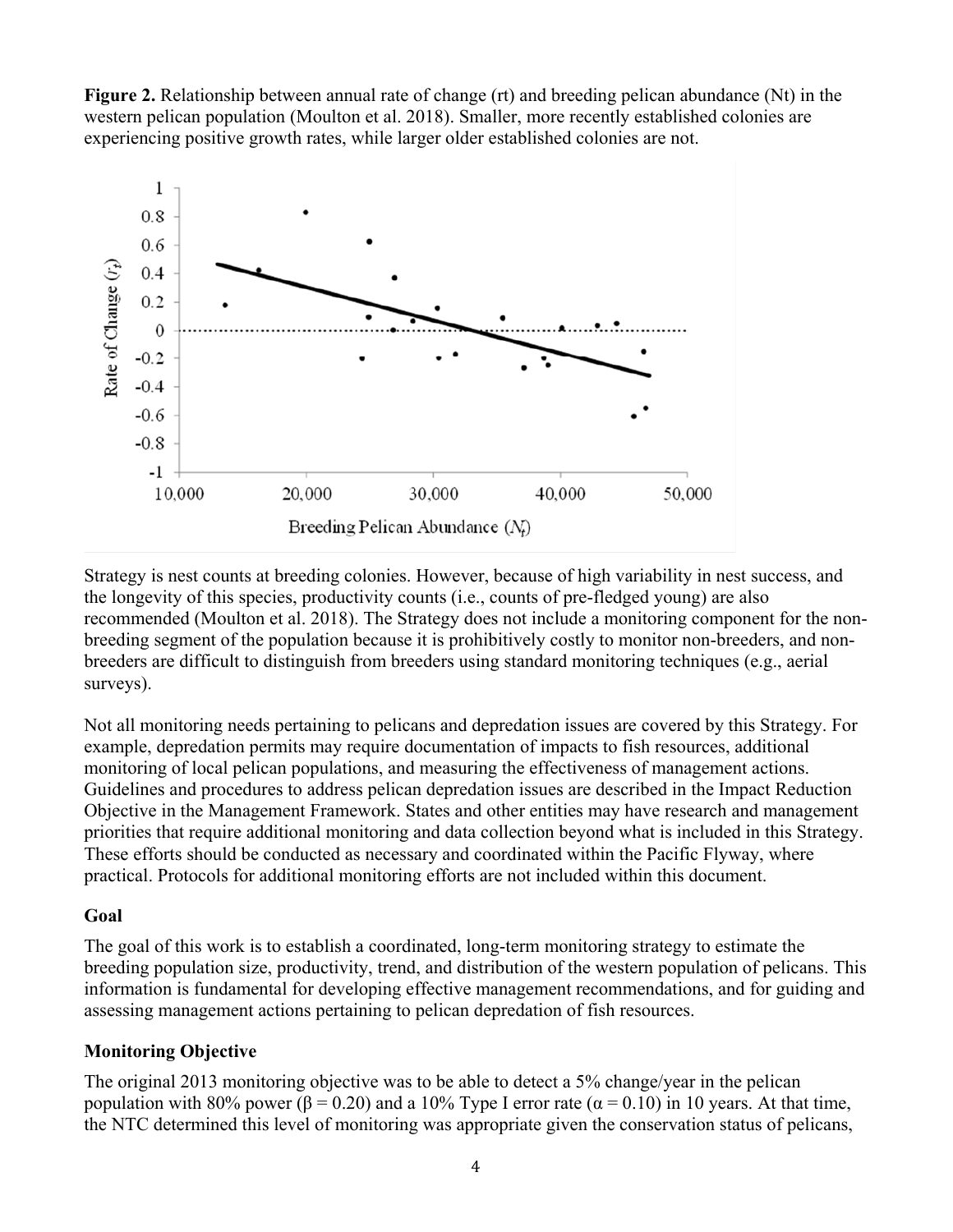management considerations, and monitoring objectives for other species of similar conservation status. A revised power analysis (Appendix A) shows a 5% change/year is not possible with 80% power even if colonies are surveyed annually. The objective has therefore been modified to provide the ability to detect a 6% change/year with 80% power ( $\beta$  = 0.20) and a 10% Type I error rate ( $\alpha$  = 0.10) over a 10year period.

Although this modified objective is less stringent than monitoring objectives for other species of greater conservation concern, it is similar to monitoring standards for seabirds to detect a 50% decline in 10 years (6.7% change/year) with 90% power (β = 0.10) and a 5% Type I error rate ( $\alpha$  = 0.05; Hatch 2002). Commonly used values of α range from 0.001 to 0.10, and β range from 0.01 to 0.20 (Gibbs and Ene 2010). For Breeding Bird Survey and other long-term landbird monitoring programs, Bart et al. (2004) recommended an accuracy target of 80% power to detect a 50% decline over a 20-year period, using a 2 tailed test with a significance level of 0.10 and incorporating effects of potential bias into the analysis. The Program for Regional and International Shorebird Monitoring (PRISM) has a similar monitoring standard that includes 80% power to detect a 50% decline over a 20-year period using a 2-tailed test and a significance level of 0.15 (Skagen et al. 2003).

### **MONITORING STRATEGY**

#### **Definition of Terms**

*Active Breeding Colony* — A breeding colony that contains ≥five active nests or 10 breeding individuals at least one time during the past five years.

*Active Nest* — A nest that contains a pelican egg(s) or fledgling(s) or with at least one adult in direct attendance, either incubating or standing directly on a nest.

*Breeding Population* — The number of individual pelicans nesting in a given year.

*Non-breeding Population* — The number of individual pelicans that do not nest in a given year.

*Productivity* — The number of chicks that reach 8-10 weeks of age (pre-fledglings) per active nest in a given year.

#### **Sampling Approach**

*Years to Monitor Breeding Colonies* — The adjusted monitoring schedule began in 2017: surveys will occur in two consecutive years, followed by a two year gap for a minimum of 10 years (i.e., through at least 2026: 2017-18, 2021-22, 2025-26). Ideally, some colonies are surveyed annually; however, the goal of this Strategy is to conduct a comprehensive standardized monitoring effort of the entire western population during the years specified. The monitoring interval was based on results from the population analysis (Moulton et al. 2018) and the power analysis (see below and Appendix A) conducted by the Idaho Department of Fish and Game. For the power analysis, we evaluated eight temporal sampling schemes, where monitoring occurred annually, for 3-10 years in a row, and back-to-back years with one, two, and three year gaps in between (Appendix A). The most cost effective temporal sampling scheme (i.e., the fewest number of total sampling units) that achieved the monitoring objective was to monitor back-to-back years with a two year gap in between for a 10-year duration.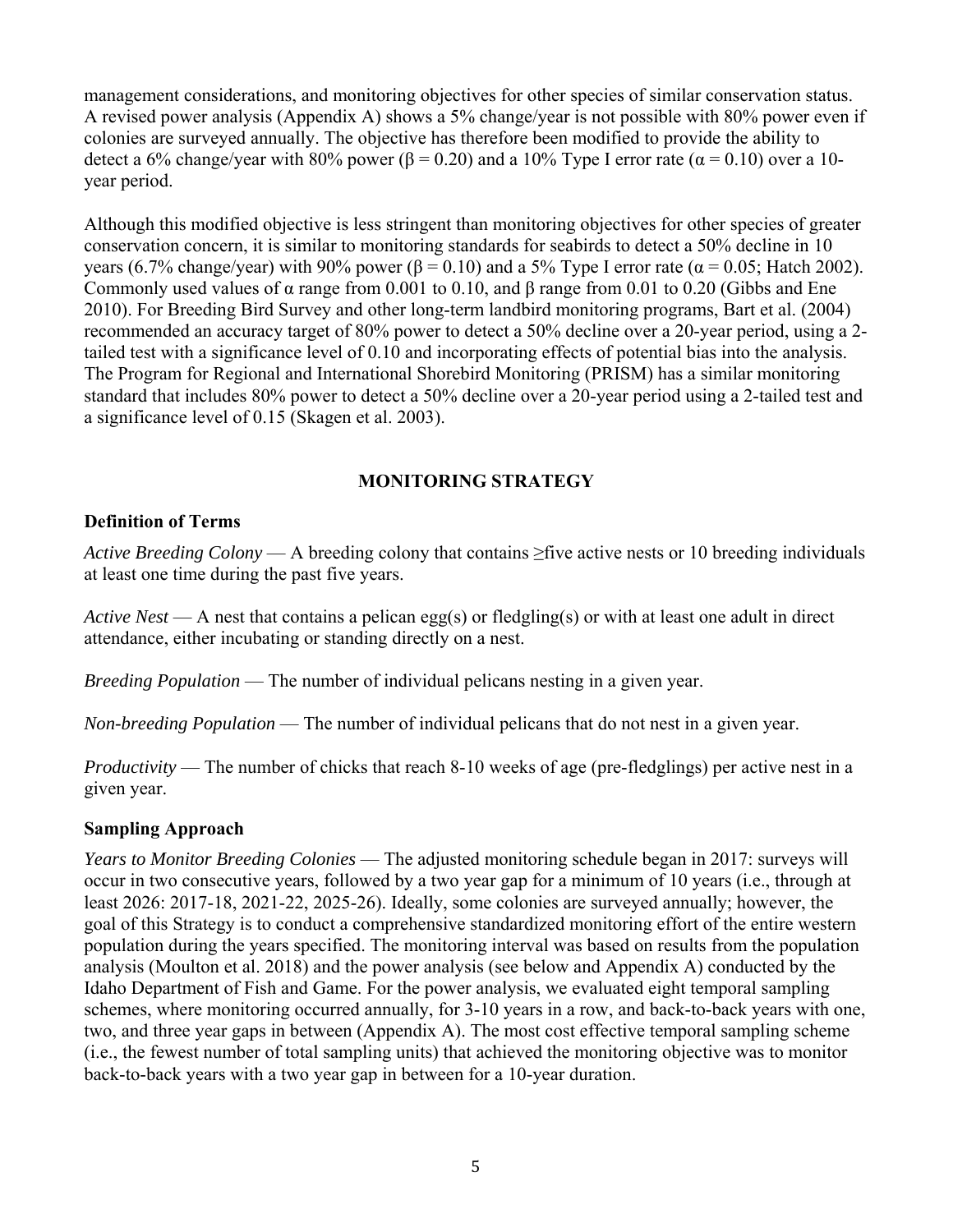*Locations to Monitor* — All known breeding colonies within the western population will be monitored (i.e., a census of known colonies) according to the intervals noted in the Strategy, even if no breeding is reported for a given year. New breeding colonies will be monitored during the year they are discovered, when possible, and for the remainder of the Strategy even if no breeding is reported for a given year. There are currently 21 active pelican breeding colonies in the western population. Summary statistics of the breeding colonies and the four breeding colony size classes are given in Appendix A, Table A1.

Conducting a census of all breeding colonies will provide the best understanding of pelican population dynamics. When sampling, it is not possible to determine whether a decrease in abundance at a colony reflects an actual decrease in the metapopulation, or is potentially complemented by an increase at another colony. Additionally, since there are few breeding colonies, monitoring all colonies will ensure the best chance of detecting a population trend. If it is not possible to conduct a census, monitoring priority should be given to the largest colonies since they have the largest influence on determining trend.

*Timing of Breeding Colony Monitoring* — For nest counts, the mid- to late-incubation period is the ideal time to survey breeding colonies as peak counts occur during this time (Steinkamp et al. 2003, Jones 2008). Pair formation and nest site selection begin soon after arrival of adults to the nesting grounds. Egg laying starts approximately 4-5 days after nest site selection (Knopf and Evans 2004), and hatching occurs approximately 30 days after laying (Knopf 1979). Because chicks will fledge and leave the colony at 10-11 weeks of age (Knopf and Evans 2004), productivity counts should be conducted approximately 8-10 weeks after the nest count. Suggested monitoring dates for nest counts at breeding colonies within Pacific Flyway states/provinces are given in Table 2. These dates provide a tentative guideline but may be subject to change given local or annual environmental and colony conditions.

| Time Period        |                    |                            |                          |  |  |  |  |  |  |
|--------------------|--------------------|----------------------------|--------------------------|--|--|--|--|--|--|
| State/Province     | <b>Nest Counts</b> | <b>Productivity Counts</b> | Reference                |  |  |  |  |  |  |
| UT                 | late Apr-mid May   | late June-mid Jul          | Knopf 1979               |  |  |  |  |  |  |
| CA and southern OR | early May          | early Jul                  | Shuford and Gardali 2008 |  |  |  |  |  |  |
| <b>NV</b>          | early-mid May      | early-mid Jul              | Wiemeyer et al. 2007     |  |  |  |  |  |  |
| B.C.               | mid May            | mid Jul                    | Dunbar 1984              |  |  |  |  |  |  |
| <b>WY</b>          | mid May-early Jun  | mid Jul-early Aug          | Baril et al. 2010        |  |  |  |  |  |  |
| <b>MT</b>          | late May-early Jun | late Jul-early Aug         | MFWP, unpubl. data       |  |  |  |  |  |  |
| ID                 | late May-early Jun | late Jul-early Aug         | <b>IDFG 2009</b>         |  |  |  |  |  |  |
| WA and northern OR | late May-Jun       | late Jul-early Aug         | Roby et al. 2012         |  |  |  |  |  |  |

**Table 2.** Suggested monitoring dates for Pacific Flyway states/provinces.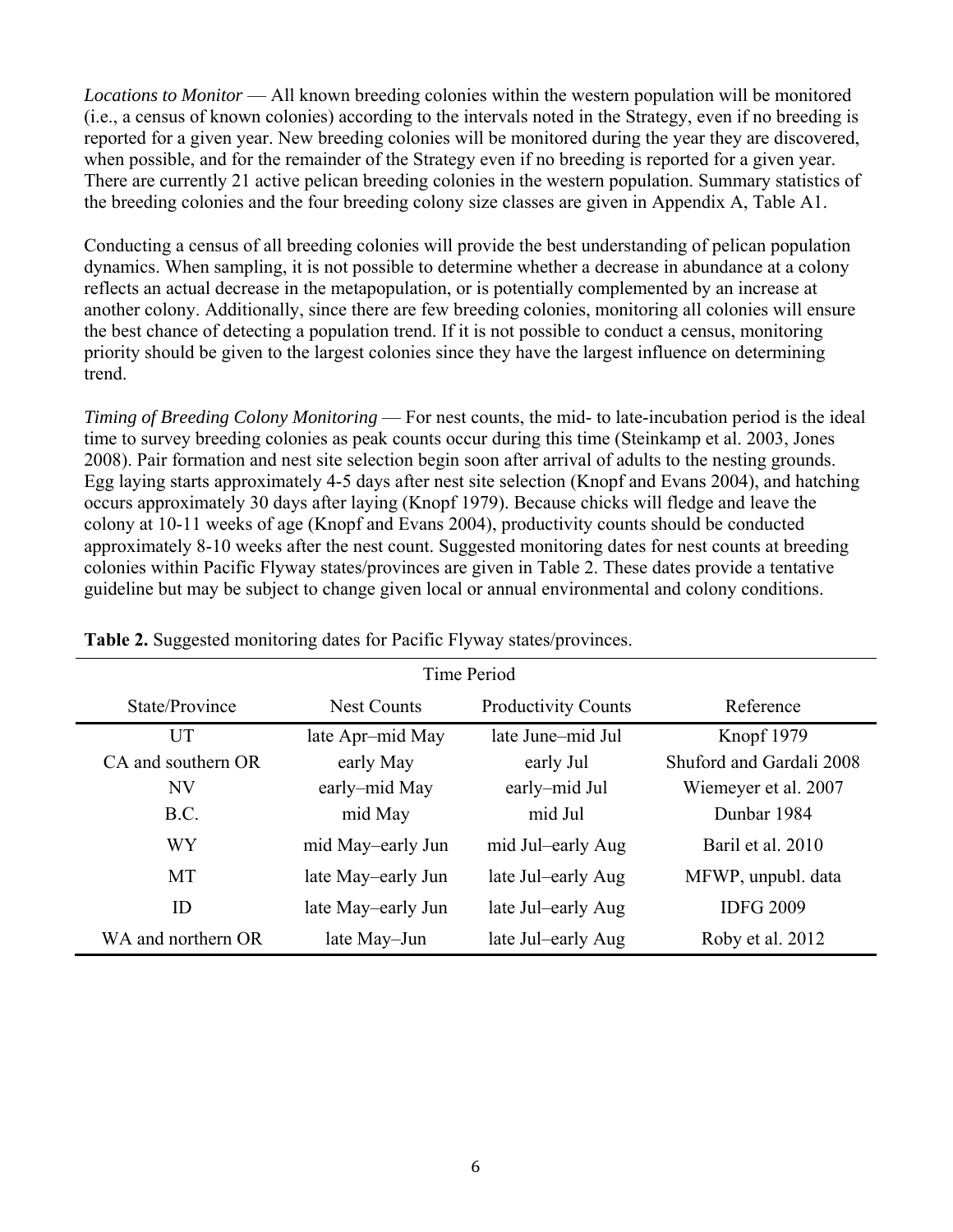#### **MONITORING TECHNIQUES**

#### **Overview**

Air-, water-, and ground-based techniques can be used to monitor pelicans (Steinkamp et al. 2003, Jones 2008). However, we recommend aerial flights, where photos or videos are taken for subsequent analysis, over other methods described in this document. If aerial counts are not feasible, within-colony ground counts are an appropriate alternative. If neither of these methods is feasible, perimeter or boat counts may be conducted. Aerial counts can be implemented using manned (e.g., fixed-wing or helicopter) or unmanned (e.g., drone) flights. Although total counts of all colonies should be conducted when possible, partial counts of colonies may be necessary if access is limited. Conducting multiple counts of a breeding colony during a monitoring year is strongly recommended to estimate peak abundance and variability. This is particularly important for large colonies that may have asynchronous sub-colonies, or for colonies that fail and restart. Note these counts are different than the repeat flights required for some aerial monitoring methods that seek to separate loafers from breeders. Multiple counts are the best approach for areas where pelicans nest in vegetation that may hinder detectability. If adults show evidence of breeding in an area (e.g., carrying food, mating, or distraction displays) but there are no confirmed active nests or fledglings observed, sites should be revisited at a later date to confirm the breeding status of the colony. When conducting nest counts, detection probability and sampling variance should be estimated when possible. This can be achieved in many ways, including the same or different observer(s) recounting the same location or photograph multiple times, conducting trials to estimate detection probability for an observer(s) or area(s) and then applying the correction thereafter, or using double-observer sampling approaches (Nichols et al. 2000, Steinkamp et al. 2003).

Pelicans are sensitive to disturbance, and nest monitoring techniques should be conducted in a manner that reduces the amount of disturbance to the colony. Adult pelicans can destroy eggs and injure/kill young nestlings when flushing, and may abandon nests if disturbed repeatedly (BCME 1998, Knopf and Evans 2004, Jones 2008). Surveyors should be particularly cautious of disturbance in newly established breeding colonies as pelicans may abandon the area if disturbance levels are too high. Adults should not be off the nest >10-30 minutes (Jones 2008). Additionally, caution should be exercised when: 1) wind chill temperature is  $\leq 65^\circ$ F, 2) it is sunny and air temperature is  $> 80^\circ$ F, 3) it is cloudy and air temperature is >90ºF, 4) it is raining or there is a high probability of rain, 5) egg or chick predators are present and are able to approach exposed nests, and 6) the majority of the colony is in the nest-building or early incubation stage (Jones 2008).

There are currently no established protocols for assessing productivity at pelican colonies. Therefore, only general guidelines for these types of surveys are provided. Efforts are currently underway by USFWS, Point Blue Conservation Science, and members of the NTC to develop a standardized productivity protocol framework (Nur, personal communication). Initial analyses indicate that two nest counts followed by a single pre-fledging count is adequate for assessing productivity. Results of that effort should guide productivity counts recommended in this Strategy in the future.

#### **Aerial Counts**

The current method used to monitor most active breeding colonies within the western population is counting nests from photographs or video taken during aerial flights, either manned or unmanned. Aerial photography reduces the amount of disturbance to the breeding colony, and is more accurate than conducting direct aerial counts as direct aerial counts are highly unreliable. Recommended flight altitudes are between 150-400m above the colony for manned flights, and 150-250m using unmanned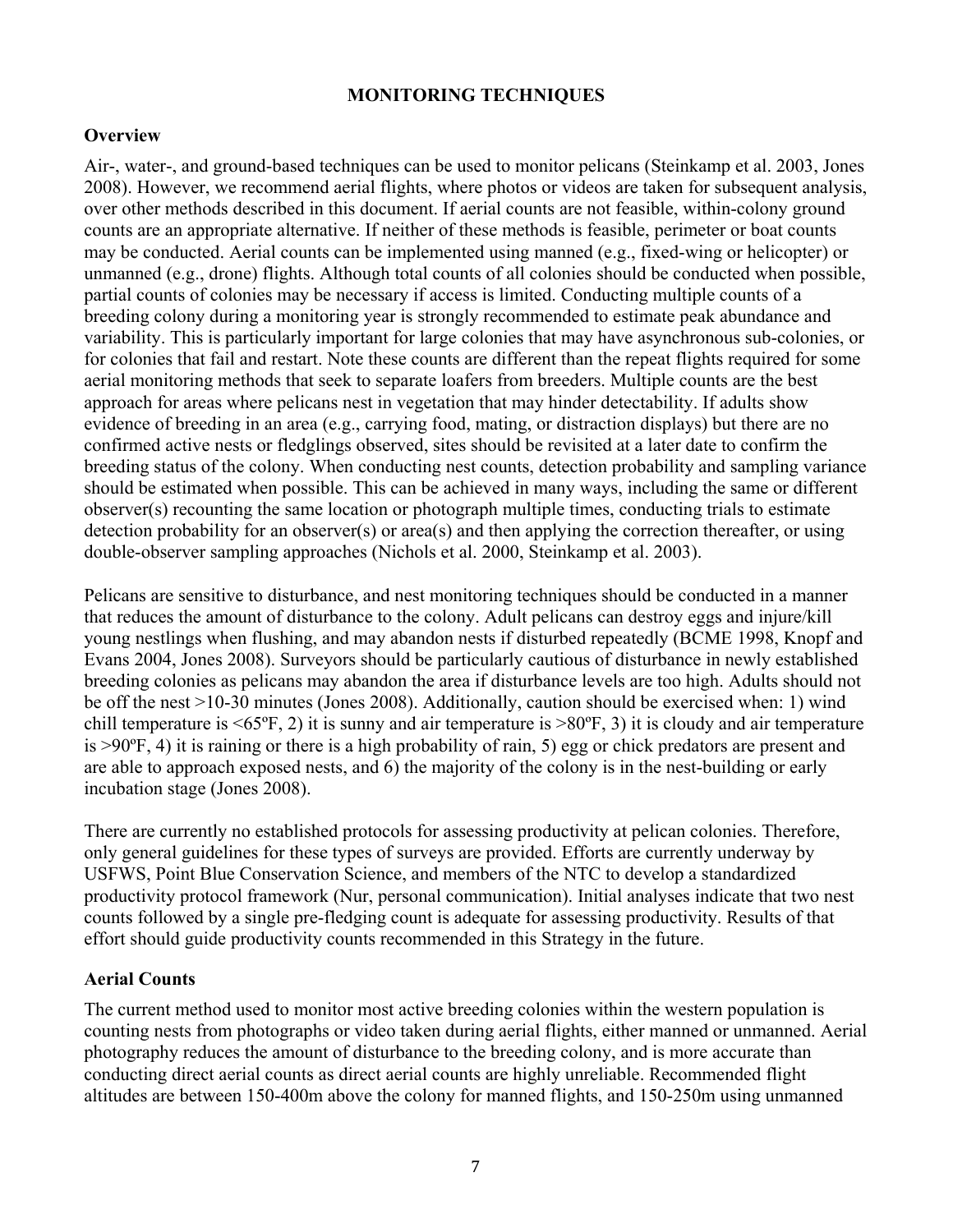aircraft. However, altitudes may need to be adjusted to comply with local regulations or to avoid disturbance to the colony.

*Manned aircraft* — Aerial imagery can either be: 1) a single photo of an entire island or nesting colony, 2) overlapping photos of colonies, or 3) video. When enumerating nests from photographs, ≥2 independent counts of the image should be made. Unless there is site-specific knowledge of the ratio of incubating adults to tending mates and/or loafing birds, counts of adults from aerial photos will be multiplied by 1.5 to derive the number of active nests. If the breeding status of pelicans cannot be determined from aerial photographs, the location should be visited to verify breeding status. Photographs or video shot at an oblique angle (adults can be distinguished from young by leg and bill color) can be used for counts of pre-fledged young.

*Unmanned aircraft* — Using unmanned aircraft (e.g., drones) to survey pelican colonies is a relatively new technique, and standardized protocols are being developed (i.e., Dulava 2016). When planning to use drones for monitoring pelican colonies, close pre-survey coordination is needed with wildlife agencies and the landowner to obtain the required permissions, including Federal Aviation Administration, USFWS (e.g., Special Use Permit, Airborne Hunting Act), and the state wildlife agency. Similar to manned aircraft, aerial photographs taken from drones can either be: 1) a single photo of an entire island, or 2) multiple overlapping photos that are combined to create one image of the nesting area. Initial work indicates that comparison of two images, taken 4-24 hours apart, yields more accurate nest counts than a single photo. Presumably, this would also be the case for photos taken from manned aircraft, but this has not been tested. Similar to manned aircraft, a single image taken at an oblique angle may also be used for assessing productivity. Video footage taken from drones may be used alone as a method to count nests, adults, or young, or as a reinforcement to counts obtained by photographs.

#### **Ground Counts**

If aerial counts are not possible, ground-based monitoring can occur from the perimeter of the colony or within the colony. To improve accuracy, within-colony total nest counts are preferred. However, if within-colony counts are conducted, efforts should be made to reduce disturbance by minimizing noise, the time spent within the colony, and the proportion of the breeding area disturbed.

*Perimeter Counts* — Perimeter counts involve monitoring a colony from survey points on the periphery of a colony. The number and location of survey points depend upon the unique characteristics of each colony. Survey points should be close enough to count individual nests, but far enough away so that individuals do not flush. Survey points should be spaced appropriately to count the maximum number of nests without double counting. To avoid double counting nests, a unique and specific segment of the colony should be surveyed from each survey point. Identifying unique landmarks or distinguishing features within the colony help delineate the survey area for a particular survey point. Perimeter counts should only be conducted when all nests are visible from the perimeter of the colony.

*Within-Colony Total Counts* — Within-colony total counts involve counting all nests within the colony boundary. Counts should be conducted when there are <500 nests/observer for ground nesting colonies (Jones 2008). If the colony is small (<50 nests) or located along a narrow corridor, a single unmarked transect can be walked and every nest counted. If all nests are not visible from a single transect, the colony should be delineated into strips (i.e., strip transects) using flagging or other markers. Nests are counted within each strip, and the strip totals are combined to provide a colony total. The width and number of strips will depend upon site-specific characteristics, but should ensure that every nest within the strip can be viewed without double-counting nests within other strips. Total counts on larger colonies can be achieved relatively quickly by having a line of multiple observers walk side-by-side within a strip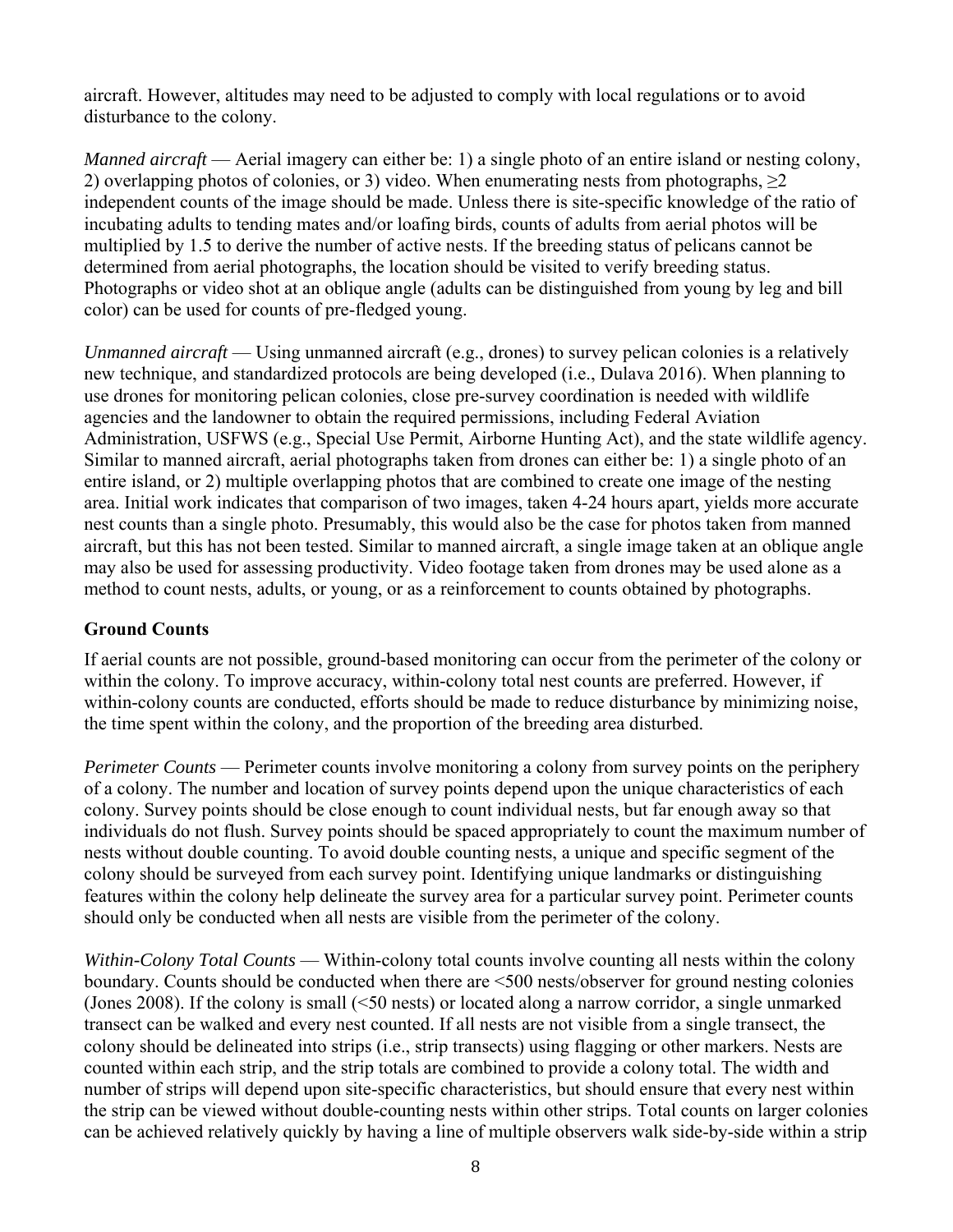transect. Each observer uses a clicker and communicates with their neighbor to assure nests are not missed or double-counted.

*Within-Colony Partial Counts* — To conduct a partial count, the total area occupied by the colony needs to be determined first by mapping the colony boundary. A proportion of the total area is sampled using transects, quadrants (i.e., squares), or circles. When using sampling circles, GPS points within the colony are first determined. An observer places a pole at that point with an attached piece of string or rope (10-20m typically). The observer then surveys all nests within the area of the circle created by the length of the string or rope. Sampling transects, quadrants, or circles should be randomly placed within the colony, and, if there are known differences in habitat or nest density within the colony, a stratified random sampling approach is used. The sampled area should encompass 20-40% of the entire colony and sampled areas should not overlap; 40% is preferred under most circumstances. Once the total number of nests is determined for the sampled area, these estimates are extrapolated to the remaining proportion of the colony not sampled to estimate a total colony nest count. Partial counts can also be used for perimeter, boat, and aerial counts, using the same estimation techniques (i.e., surveying a known proportion of the colony, then extrapolating those counts to estimate the entire colony).

#### **Boat Counts**

Boat counts can be used to monitor colonies proximal to water. If anchoring the boat is possible, colony counts can be conducted similar to perimeter counts (see above). If breeding is more dispersed, Trocki et al. (2010) recommended boat speeds of approximately 5 km/h. Boats should be kept at a distance where safe boat operation is feasible and disturbance to the colony is minimal. Photographs or video can also be taken from the boat to later determine nest counts.

#### **IMPLEMENTATION**

Each state's NTC member will facilitate reporting and sharing of data with the USFWS. The data sheet for collecting and reporting data is provided in Appendix B. Data will be housed and managed within the USFWS Division of Migratory Bird Management Region 1 office. Region 1 will provide status reports concerning data gathered from this Strategy to the states within the Pacific Flyway, and other interested entities, while the NTC explores other centralized database options (e.g., Avian Knowledge Network). The USFWS liaison to the NTC will coordinate interactions between the NTC and the USFWS. The NTC will periodically review and revise the Strategy, evaluate its effectiveness, and brief the Pacific Flyway Council on any necessary revisions.

#### **BUDGET**

This Strategy leverages existing efforts by states and provinces within the Pacific Flyway to achieve its objective at the lowest cost. Estimating individual costs per colony for each survey period, however, is beyond the scope of this document as these values fluctuate over time, and are anticipated to do so dramatically as new survey methods and technologies (e.g., drones) rapidly mature. The USFWS and participating states and provinces may choose to incur the total costs of this monitoring, or states may request an assessment from the Pacific Flyway Council. The NTC, in coordination with the USFWS, will evaluate the costs for implementing this Strategy one year prior to the next monitoring period and inform the Pacific Flyway Council on areas where resources are limited.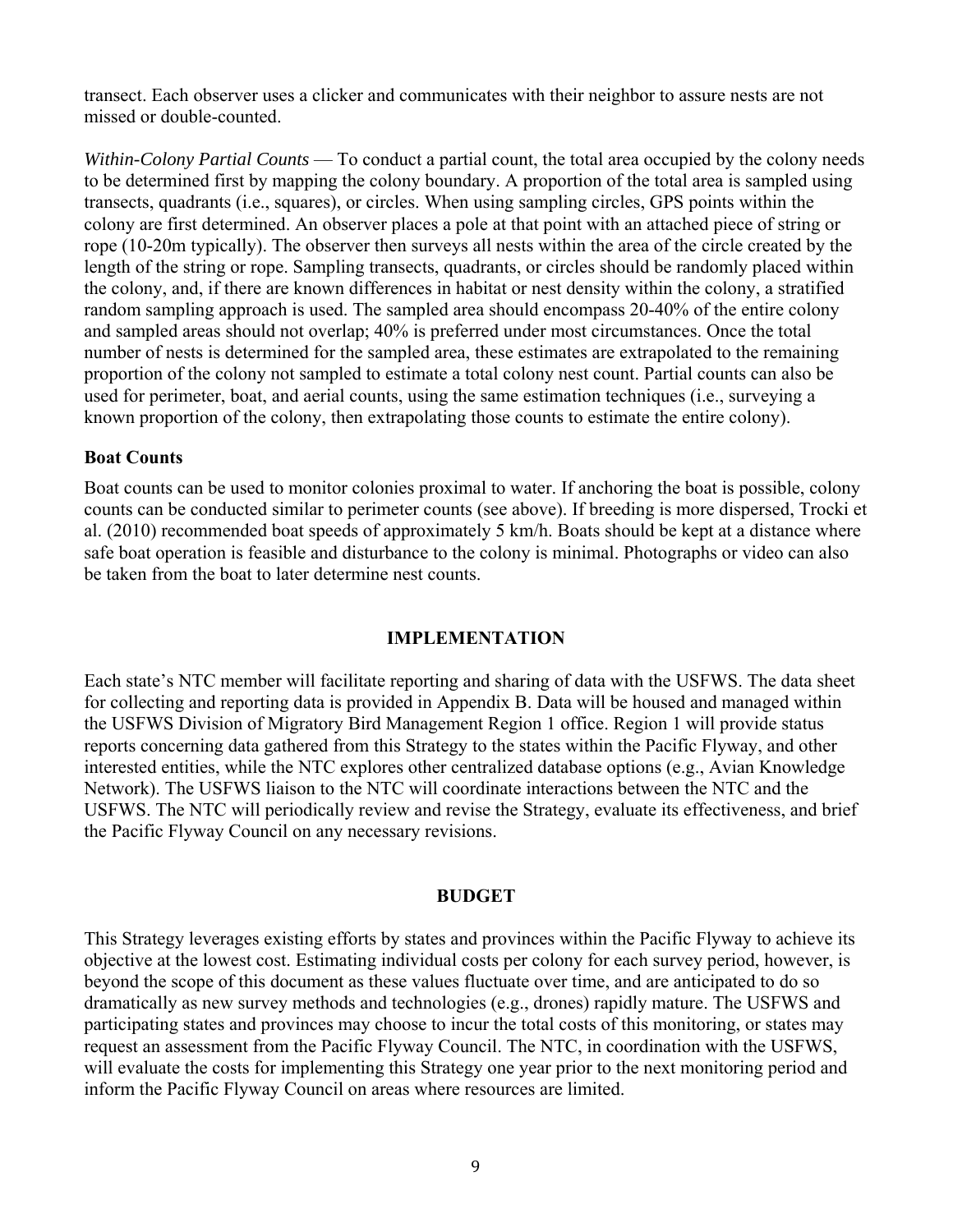#### **LITERATURE CITED**

- Baril, L. M., L. Henry, and D. W. Smith. 2010. Yellowstone Bird Program 2009 Annual Report. National Park Service, Yellowstone Center for Resources, Yellowstone National Park, Wyoming, YCR-2010-04.
- Bart, J., K. P. Burnham, E. H. Dunn, C. M. Francis, and C. J. Ralph. 2004. Goals and strategies for estimating trends in landbird abundance. Journal of Wildlife Management 68:611-626.
- British Columbia Ministry of Environment (BCME). 1998. Inventory methods for colonial-nesting freshwater birds: Eared Grebe, Red-necked Grebe, Western Grebe, American White Pelican, and Great Blue Heron, Version 2.0. March 1998. Ministry of Environment, Lands, and Parks, Species Inventory Unit, Victoria, B.C. Available at: http://www.ilmb.gov.bc.ca/risc/pubs/tebiodiv/colonial/assets/colonial.pdf.
- Dunbar, D. L. 1984. The breeding ecology and management of White Pelicans at Stum Lake, British Columbia. Available at: https://open.library.ubc.ca/cIRcle/collections/831/items/1.0095468.
- Gibbs, J. P. and E. Ene. 2010. Program Monitor: Estimating the statistical power of ecological monitoring programs. Version 11.0.0. Available at: www.esf.edu/efb/gibbs/monitor/.
- Dulava, S. 2016. Fine-scale change detection using unmanned aircraft systems (UAS) to inform reproductive biology in nesting waterbirds. MS thesis, Humboldt State University. 63 pp.
- Haines, D. E. and K. H. Pollock. 1998. Estimating the number of active and successful Bald Eagle nests: an application of the dual frame method. Environmental and Ecological Statistics 5:245–256.
- Hatch, S. A. 2002. Statistical power for detecting trends with applications to seabird monitoring. Biological Conservation 111:317–329.
- Idaho Department of Fish and Game (IDFG). 2009. Management of American White Pelicans in Idaho: a five-year plan (2009–2013) to balance American White Pelican and native cutthroat trout conservation needs and manage impacts to recreational fisheries in southeast Idaho. August 2009.
- Jones, S. 2008. Western colonial waterbird survey protocols. U.S. Fish and Wildlife Service, Denver, CO. Unpublished Report. Available at: https://www.fws.gov/mountainprairie/migbirds/species/birds/western\_colonial/index.html.
- Knopf, F. L. 1979. Spatial and temporal aspects of colonial nesting of White Pelicans. Condor 81:353– 363.
- Knopf, F. L. and R. M. Evans. 2004. American White Pelican (*Pelecanus erythrorhynchos*), The Birds of North America Online (A. Poole, Ed.). Ithaca: Cornell Lab of Ornithology; Available from the Birds of North America Online: http://bna.birds.cornell.edu/bna/species/057doi:10.2173/bna.57.
- Moulton, C. E., S. B. Roberts, J. S. Horne, and M. Wackenhut. 2018. Changes in abundance, productivity, and distribution of western American White Pelicans (*Pelecanus erythrorhynchos*), 1981-2014, in Trends and traditions: Avifaunal change in western North America (W. D. Shuford,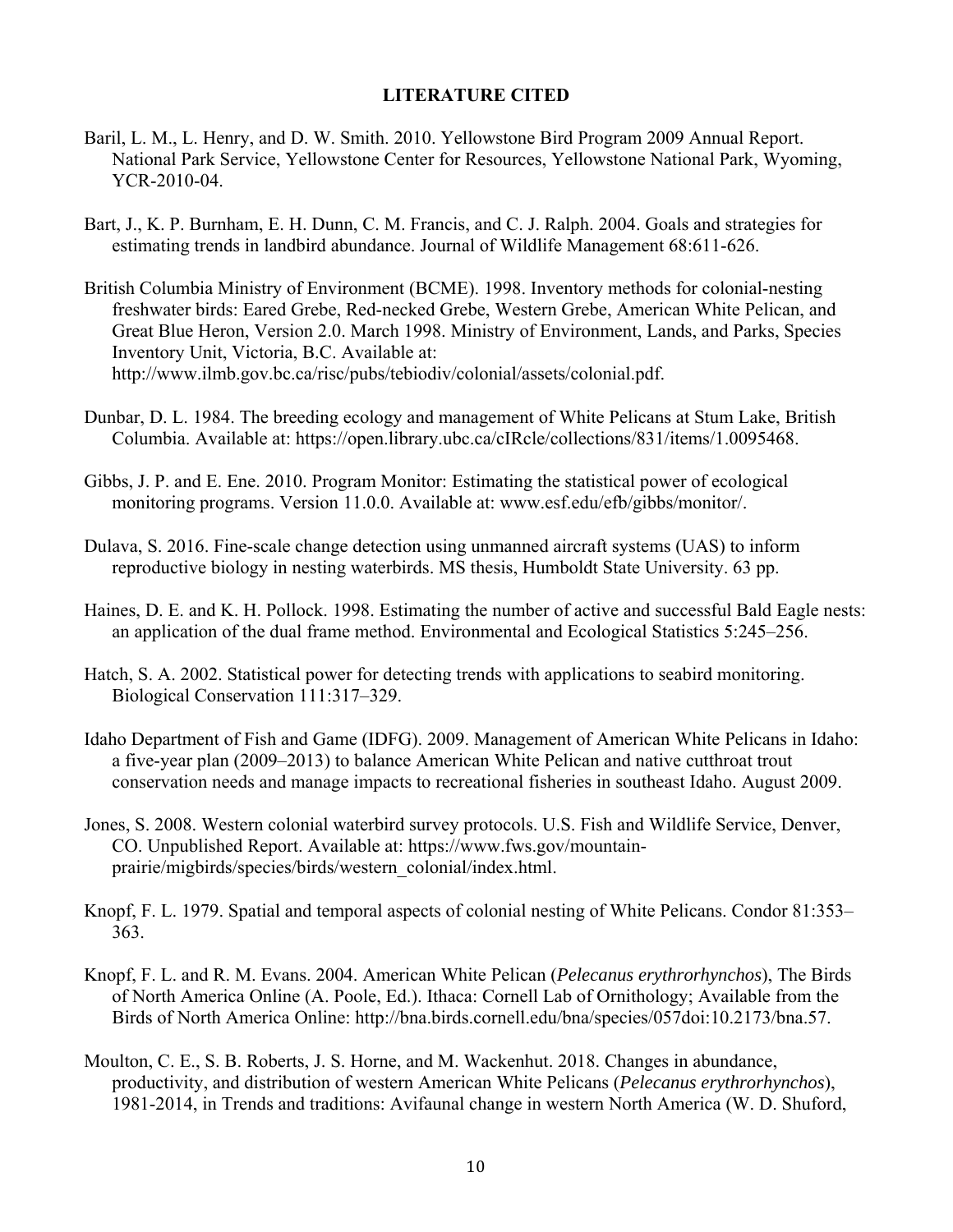R. E. Gill, Jr., and C. M. Handel, eds.), Studies of Western Birds 3. Western Field Ornithologists, Camarillo, CA.

- Nichols, J. D., J. E. Hines, J. R. Sauer, F. W. Fallon, J. E. Fallon, and P. J. Heglund. 2000. A doubleobserver approach for estimating detection probability and abundance from point counts. Auk 117:393–408.
- Pacific Flyway Council. 2012. Pacific Flyway Plan: A Framework for the management of American White Pelican depredation on fish resources in the Pacific Flyway. Pacific Flyway Council, U.S. Fish and Wildlife Service, Portland, Oregon. 49 pp.
- R Development Core Team (2008). R: A language and environment for statistical computing. R Foundation for Statistical Computing, Vienna, Austria. ISBN 3-900051-07-0. Available at: http://www.R-project.org.
- Roby, D. R., K. Collins, D. E. Lyons, J. Y. Adkins, P. Loschl, Y. Suzuki, D. Battaglia, T. Marcella, T. Lawes, A. Peck-Richardson, L. Bayliss, L. Faulquier, D. Harvey, E. Tompkins, J. Tennyson, A. Evans, N. Hostetter, B. Cramer, M. Hawbecker, R. D. Ledgerwood, and S. Sebring. 2012. Research, monitoring, and evaluation of avian predation on salmonid smolts in the lower and mid-Columbia River. Draft 2011 Annual Report to Bonneville Power Administration and U.S. Army Corps of Engineers, Portland, OR.
- Skagen, S., J. Bart, B. Andres, S. Brown, G. Donaldson, B. Harrington, V. Johnston, S. L. Jones, and R. I. G. Morrison. 2003. Monitoring the shorebirds of North America: towards a unified approach. Wader Study Group Bulletin 100:102-104. Available at: https://sora.unm.edu/sites/default/files/journals/iwsgb/v100/p00102-p00104.pdf.
- Shuford, W. D. and T. Gardali, Eds. 2008. California Bird Species of Special Concern: a ranked assessment of species, subspecies, and distinct populations of birds of immediate conservation concern in California. Studies of Western Birds 1. Western Field Ornithologists, Camarillo, California, and California Department of Fish and Game, Sacramento.
- Steinkamp, M., B. Peterjohn, V. Byrd, H. Carter, and R. Lowe. 2003. Breeding season survey techniques for seabirds and colonial waterbirds throughout North America. Waterbird Monitoring Partnership of the Waterbirds for Americas Initiative. Available at: http://www.waterbirdconservation.org/pubs/PSGManual03.PDF.
- Trocki, C., B. Mitchell, and P. Paton. 2010. Coastal breeding bird monitoring protocol for Boston Harbor Islands National Recreation Area: Northeast Temperate Network. Natural Resource Report NPS/NETN/NRR-2010/176. National Park Service, Fort Collins, Colorado.
- Wiemeyer, S. N., E. C. Murphy, and J. F. Miesner. 2007. Visits to White Pelican nest colonies at night reduce researcher impacts on nesting success. Northwestern Naturalist 88:129–134.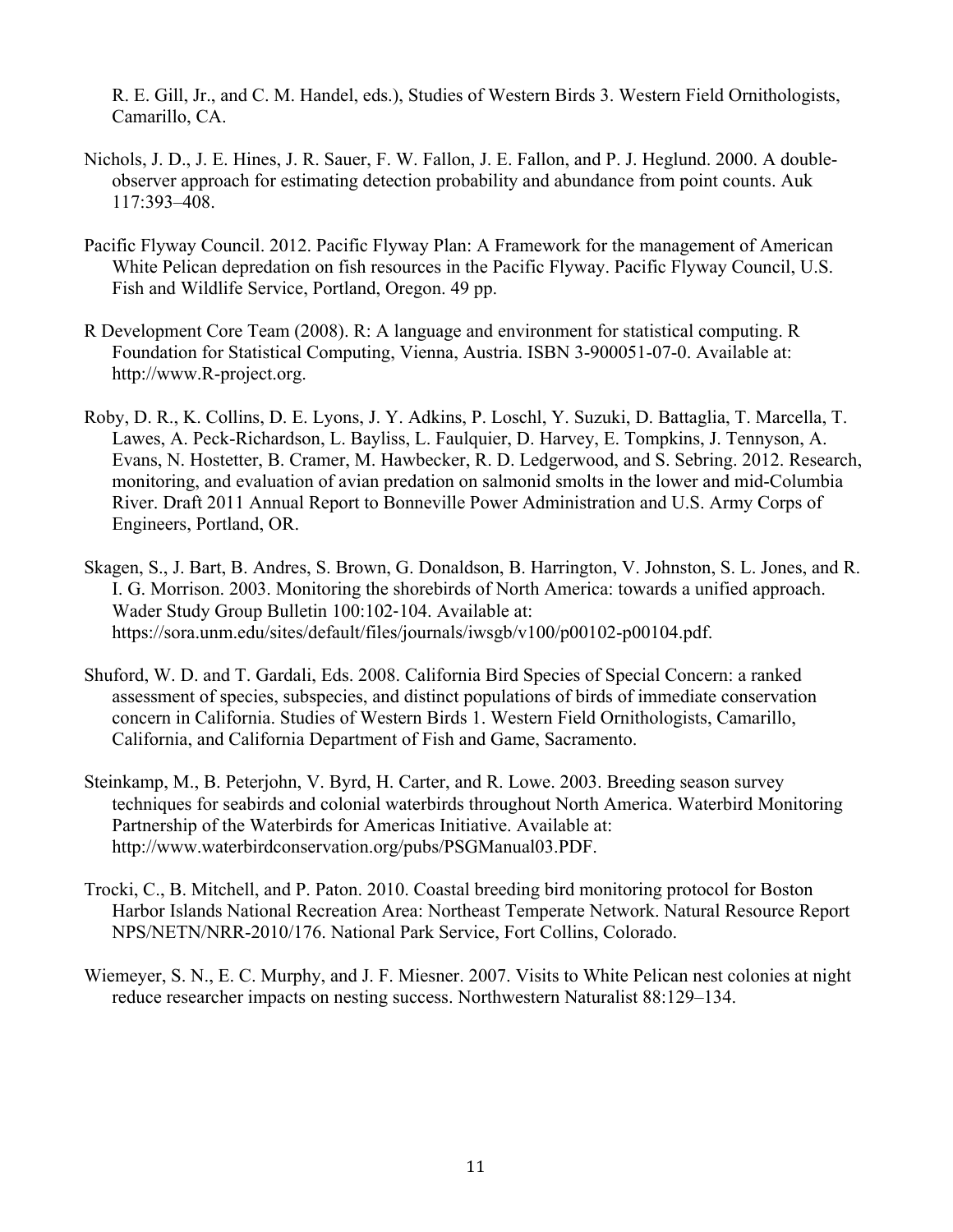#### **APPENDICES**

#### **APPENDIX A: Sampling Approach**

*Summary* — We recommend a two years on / two years off sampling schedule for all known colonies in the western population of American White Pelicans through 2026. This approach will have the ability to detect a 6% / year change rate with a Type I error probability of 0.1 (alpha) and a Type II error probability of 0.2 (beta). The recommended minimum power remains the same at 0.8 (1-beta). It will also allow for the analysis of population density-dependence, and aligns well with the frequency for the proposed productivity protocol framework under development by USFWS and Point Blue Conservation Science (Nur, personal communication). Our recommended sampling approach also follows the 2013 objective as closely as possible, given the recent population density-dependence analysis done in conjunction with Moulton et al. (2018) and the revised power analysis detailed below.

*Sampling Approach* — All breeding colonies within the western population will be monitored (i.e., a census) during a monitoring year. Breeding colonies will be monitored for the duration of the monitoring strategy, even if no breeding is reported for a given year. New breeding colonies will be monitored during the year they are discovered and for the remainder of the monitoring strategy, even if no breeding is reported for a given year.

Conducting a census of all breeding colonies will provide the best understanding of pelican population dynamics. When sampling, it is not possible to determine whether a decrease in abundance at a colony reflects an actual decrease in the metapopulation or is complemented by an increase at an unmonitored colony. Since there are few breeding colonies, monitoring all colonies will ensure the best chance of detecting a population trend. If it is not possible to conduct a census, monitoring priority should be given to the largest colonies since they have the largest influence on determining trend. Pelican use of breeding locations is relatively stable, and new breeding colonies are typically found and reported with a high degree of certainty without organized monitoring efforts. A completely randomized, dual-frame (Haines and Pollock 1998), or similar sampling approach was not considered to be necessary or costeffective since there is minimal colony turnover and little need to devote a large amount of monitoring effort to discover new breeding colonies.

*Summary Statistics and Description of the Western Population* — At the time of the analysis, there were 21 active pelican breeding colonies in the western population. The two largest colonies, Gunnison Island WMA, Utah and Anaho Island NWR, Nevada, comprise approximately 55% of the western population. The seven largest colonies comprise 90% of the western population (Table A1).

Colonies were stratified into four size classes  $($ >6,000, 5,999-2,000, 1,999-300, and 299-10 breeding individuals) based on suspected differences in colony dynamics. Colony data from the last 10 annual counts were used to calculate the mean number of breeding pairs and percent coefficient of variation of the number of breeding pairs for the four size classes (i.e., strata; Table A1). These summary statistics were used in the power analysis (see below). Monitoring recommendations may need to be adjusted if these values change substantially in the future. For example, if the percent coefficient of variation values increase, a greater number of sampling units will be needed to achieve the desired management objective.

*Power Analysis* — An initial power analysis was conducted in support of the 2013 Strategy using Program R (R Development Core Team 2008) and Program Monitor (Gibbs and Ene 2010) to identify the most cost effective sampling scheme (i.e., fewest number of total sampling units) that achieved the monitoring objective. The original monitoring objective was to have the ability to detect a 5%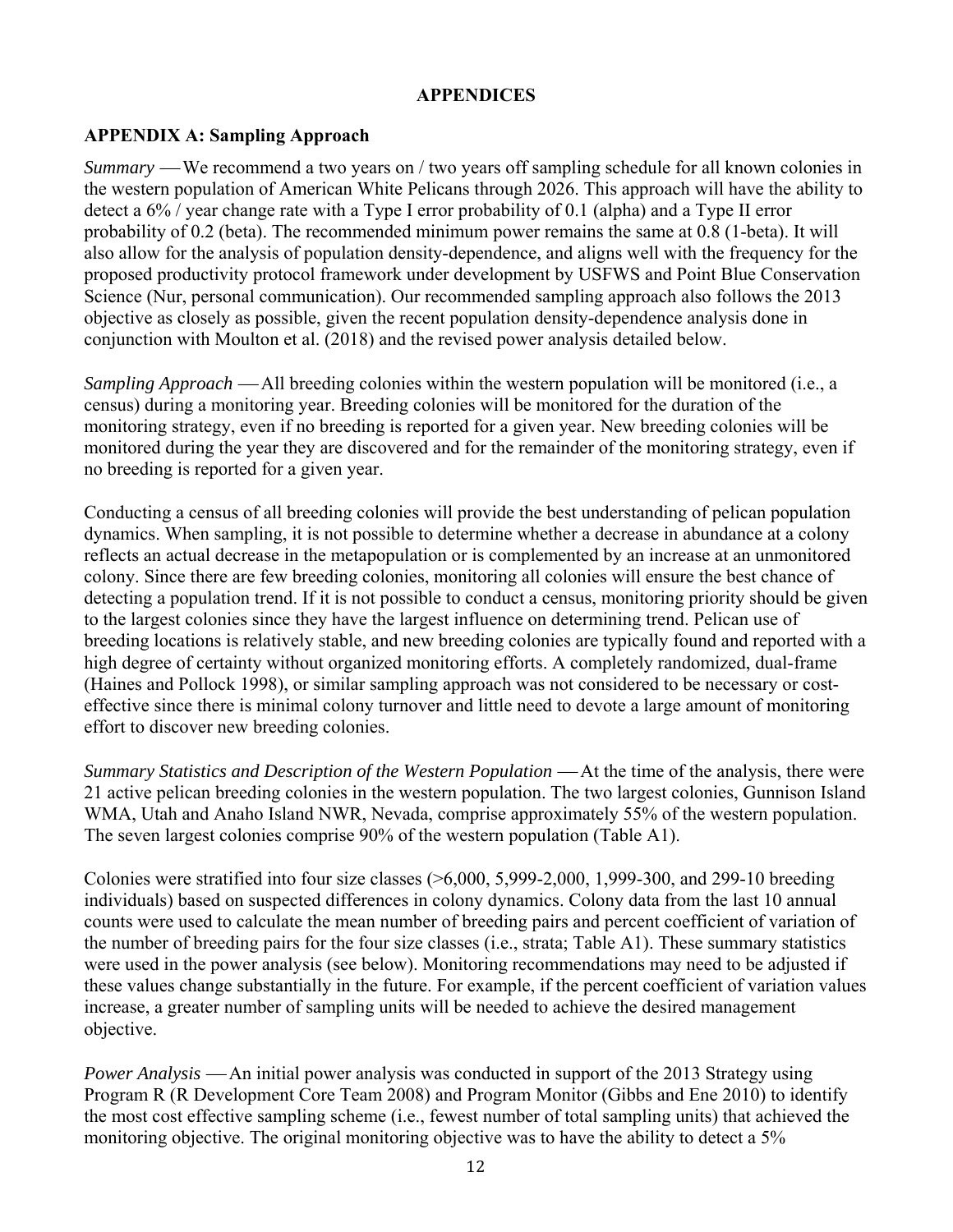change/year in the western population of pelicans with 80% power ( $\beta$  = 0.20) and a 10% Type I error rate ( $\alpha$  = 0.10). Nine temporal schemes were assessed, where monitoring of the 18 known breeding colonies occurred every year, every other year, or every third year for 3, 5, 7, and 9/10 years in duration. Details of this analysis are provided in the 2013 Monitoring Strategy.

Subsequent attempts to replicate the work in advance of this 2018 revision revealed that not all colony data had been included in the original analysis. Specifically, many valid zero counts had inadvertently been omitted, thus artificially reducing the coefficient of variation used to determine power. When the full data set was used to determine appropriate coefficients of variation, the initial monitoring objective was revealed to be overly optimistic (Table A2, Fig. A1). The revised power analysis, which replicated the 2013 analysis approach (E. Roche, unpublished analysis; R Core Team 2018), indicated that the original monitoring objective of detecting a 5% change/year was not possible to obtain, even if all colonies were monitored every year (Table A2). This finding necessitated a change in monitoring objective, from being able to detect a 5% change/year to being able to detect a 6% change/year.

*Results from Power Analysis* — The power to detect trend increases as the number of years, duration of years, and trend values increased (Table A2; Fig. A1). Monitoring >9 years in duration will most likely be necessary to ensure detection of a 6% annual trend with approximately 80% power (Table A2; Fig. A1). Shorter durations may be sufficient if trend values are greater than 6%. Several monitoring schemes achieved the objective, but a two years on / two years off for a 10-year duration survey schedule met the revised monitoring objective for the least cost. Power estimates to detect a 6% trend were higher with more intensive monitoring, but the total number of units sampled was much greater (Table A2; Fig. A1).

*Monitoring Recommendation from Power Analysis* — The most cost effective sampling scheme that will achieve the revised monitoring objective is to monitor two-years on / two-years off for 10 years, beginning in 2017 (i.e., 2017-18, 2021-22, 2025-26).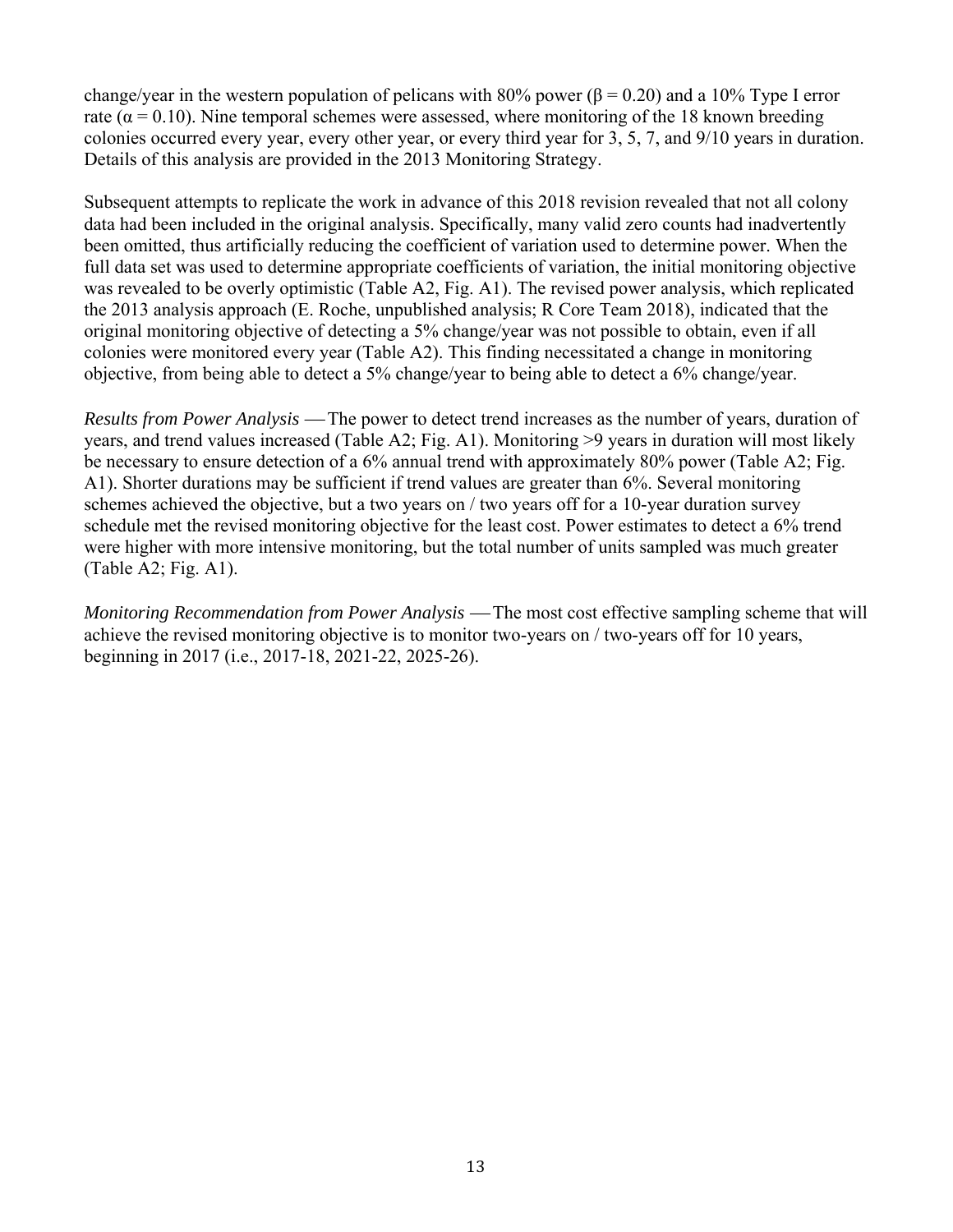**Table A1.** Pelican breeding colony summary statistics and input values for the power analysis. Percent coefficient of variation (% CV) was calculated using the last 10 available annual counts through 2016. For colonies without available annual count data, the number of breeding individuals from the most recent survey was reported and no percent coefficient of variation estimate was given.

| Colony Size<br>(Breeding<br>Individuals) | $#$ of Colonies<br>in Size Class | Mean Colony Size<br>(Breeding Individuals) | $\%$ CV | <b>Total Count</b><br>(Breeding)<br>Individuals) | % of Total<br>Population |
|------------------------------------------|----------------------------------|--------------------------------------------|---------|--------------------------------------------------|--------------------------|
| >6,000                                   |                                  | 11,278                                     | 33%     | 22,557                                           | 55%                      |
| 5,999-2,000                              |                                  | 2,896                                      | 43%     | 14,482                                           | 35%                      |
| 1,999-300                                |                                  | 619                                        | 85%     | 3,094                                            | 8%                       |
| $299-0$                                  |                                  | 185                                        | 89%     | 1,108                                            | 3%                       |
| <b>TOTAL</b>                             | 18                               |                                            |         | 41,240                                           | 100%                     |

| Colony                     | Mean Colony Size<br>(Breeding Individuals) | $\%$ CV |
|----------------------------|--------------------------------------------|---------|
| Gunnison Island WMA        | 11,454                                     | 24%     |
| Anaho Island NWR           | 11,102                                     | 41%     |
| Canyon Ferry Lake          | 4,067                                      | 23%     |
| Clear Lake NWR             | 2,170                                      | 88%     |
| Minidoka NWR               | 3,410                                      | 29%     |
| <b>Blackfoot Reservoir</b> | 2,097                                      | 44%     |
| Badger Island, McNary NWR  | 2,738                                      | 30%     |
| Molly Lake, Yellowstone NP | 815                                        | 34%     |
| Lower Klamath NWR          | 194                                        | 107%    |
| Stum Lake                  | 836                                        | 23%     |
| Malheur NWR                | 406                                        | 163%    |
| Arod Lake                  | 575                                        | 121%    |
| Island Park Reservoir      | 462                                        |         |
| Crump Lake                 | 200                                        |         |
| Pelican Lake               | 177                                        |         |
| Miller Sand Spit           | 268                                        |         |
| <b>Upper Klamath NWR</b>   | 269                                        | 71%     |
| Ruby Lake NWR              | 0                                          |         |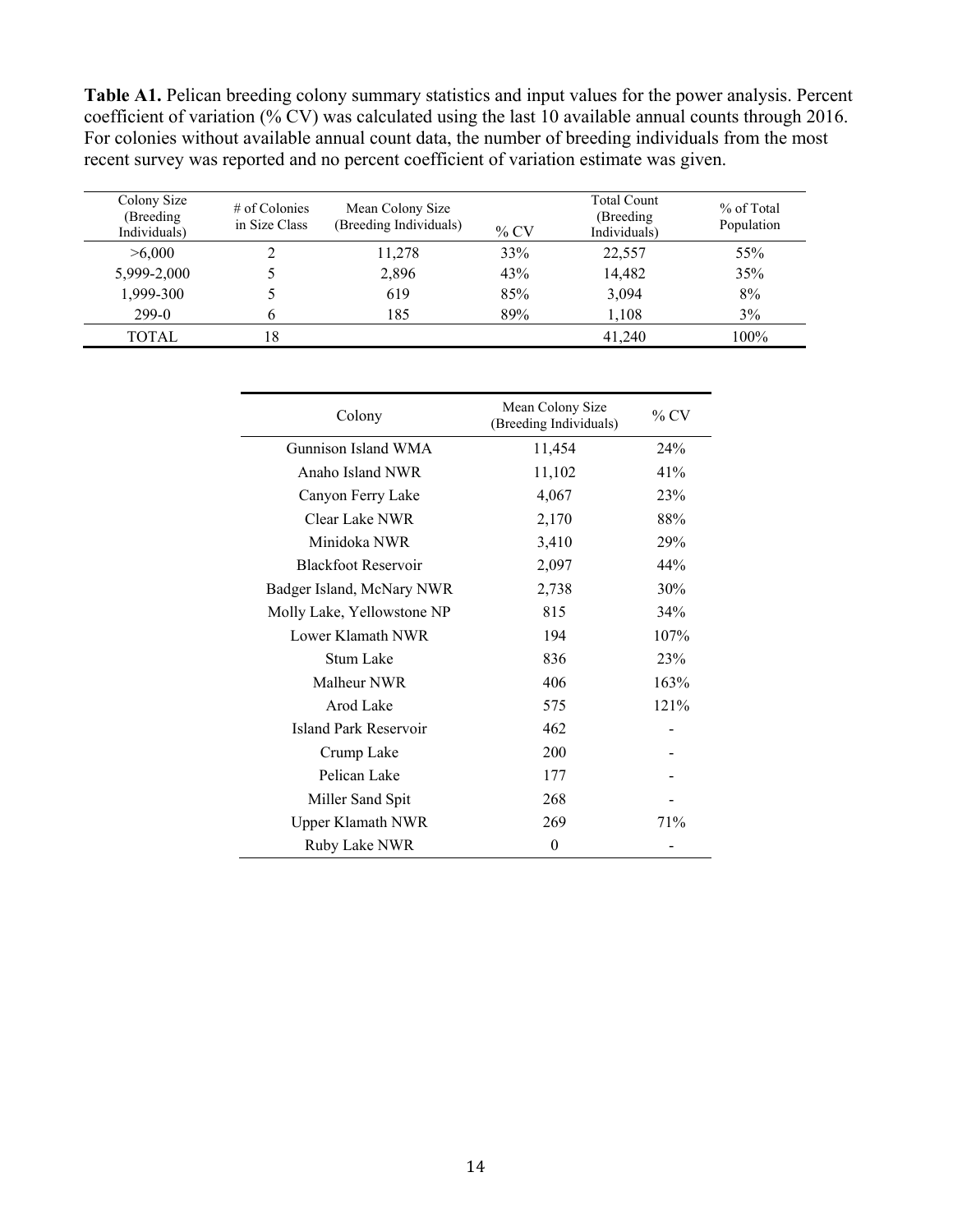**Table A2.** Projected power of five sampling approaches and schedules. For comparability with the 2013 analysis, all approaches were assessed using the same distribution of colony sizes (Table A1), but using all available data through 2016. Note the 2013 monitoring schedule, No. 2 (grey shading), could not meet the original monitoring objective of detecting a 5% change/year trend, with 80% power. Sampling approach No. 4, a two-years on / two years off sampling schedule with 6 sampling events per 10 years, achieves the desired minimum 80% power to detect a 6% change/year trend with the least effort and is the 2018 recommendation (blue shading). All sampling approaches meeting the 80% minimum power are bolded.

|                                          |                                                                                                                    |                      | Years Monitored         |                      |                   | Number of Units Sampled in Each Size Class<br>Per Monitoring Year |                          |                            |                     |                              |                                            |       | Power to Detect a 1-15% Change/Year<br>Trend in 10 years |      |      |                   |      |
|------------------------------------------|--------------------------------------------------------------------------------------------------------------------|----------------------|-------------------------|----------------------|-------------------|-------------------------------------------------------------------|--------------------------|----------------------------|---------------------|------------------------------|--------------------------------------------|-------|----------------------------------------------------------|------|------|-------------------|------|
|                                          |                                                                                                                    |                      | No 0 1 2 3 4 5 6 7 8 9  |                      | Survey Approach   | >6,000<br>$(100\%)$                                               | 5,999-2,000<br>$(100\%)$ | 1,999-<br>300<br>$(100\%)$ | 299-10<br>$(100\%)$ | Effort /<br>$10 \text{ Yrs}$ | <b>Total Units</b><br>Sampled <sup>1</sup> | $1\%$ | 5%                                                       | 6%   | 7%   | 10%               | 15%  |
|                                          | $\bullet\hspace{0.4mm}\bullet\hspace{0.4mm}\bullet\hspace{0.4mm}\bullet\hspace{0.4mm}\bullet\hspace{0.4mm}\bullet$ |                      | $\bullet\bullet\bullet$ |                      | Every year        |                                                                   |                          |                            |                     | l0                           | 180                                        | 0.20  | 0.76                                                     | 0.84 | 0.91 | 0.98              | 1.00 |
| $\bullet$                                |                                                                                                                    |                      |                         | $\bullet$            | One on, Two off   | 2                                                                 |                          |                            | $\mathfrak b$       |                              | 72                                         | 0.28  | 0.66                                                     | 0.72 | 0.76 | 0.90 <sub>1</sub> | 0.96 |
| $\bullet\bullet$                         |                                                                                                                    |                      |                         |                      | Two on, One off   | $\mathcal{D}$                                                     |                          |                            | <sub>0</sub>        |                              | 126                                        | 0.22  | 0.7                                                      | 0.81 | 0.88 | 0.97              | 1.00 |
| $\bullet\bullet$                         |                                                                                                                    | $\bullet\quadbullet$ |                         | $\bullet\quadbullet$ | Two on, Two off   |                                                                   |                          |                            | h                   | h.                           | 108                                        | 0.22  | 0.7                                                      | 0.81 | 0.88 | 0.97              | 1.00 |
| $\bullet\hspace{1mm}\bullet\hspace{1mm}$ |                                                                                                                    |                      | $\bullet\bullet$        |                      | Two on, Three off |                                                                   |                          |                            | <sub>0</sub>        |                              | 72                                         | 0.26  | 0.54                                                     | 0.60 | 0.69 | 0.84              | 0.94 |

<sup>1</sup>Currently there are 18 known colonies (units); each is sampled in a survey year. Survey effort is (number years sampled per decade)\*(number colonies) = total sampled units; e.g., the survey effort for the "Every year" approach is  $10*18=180$ .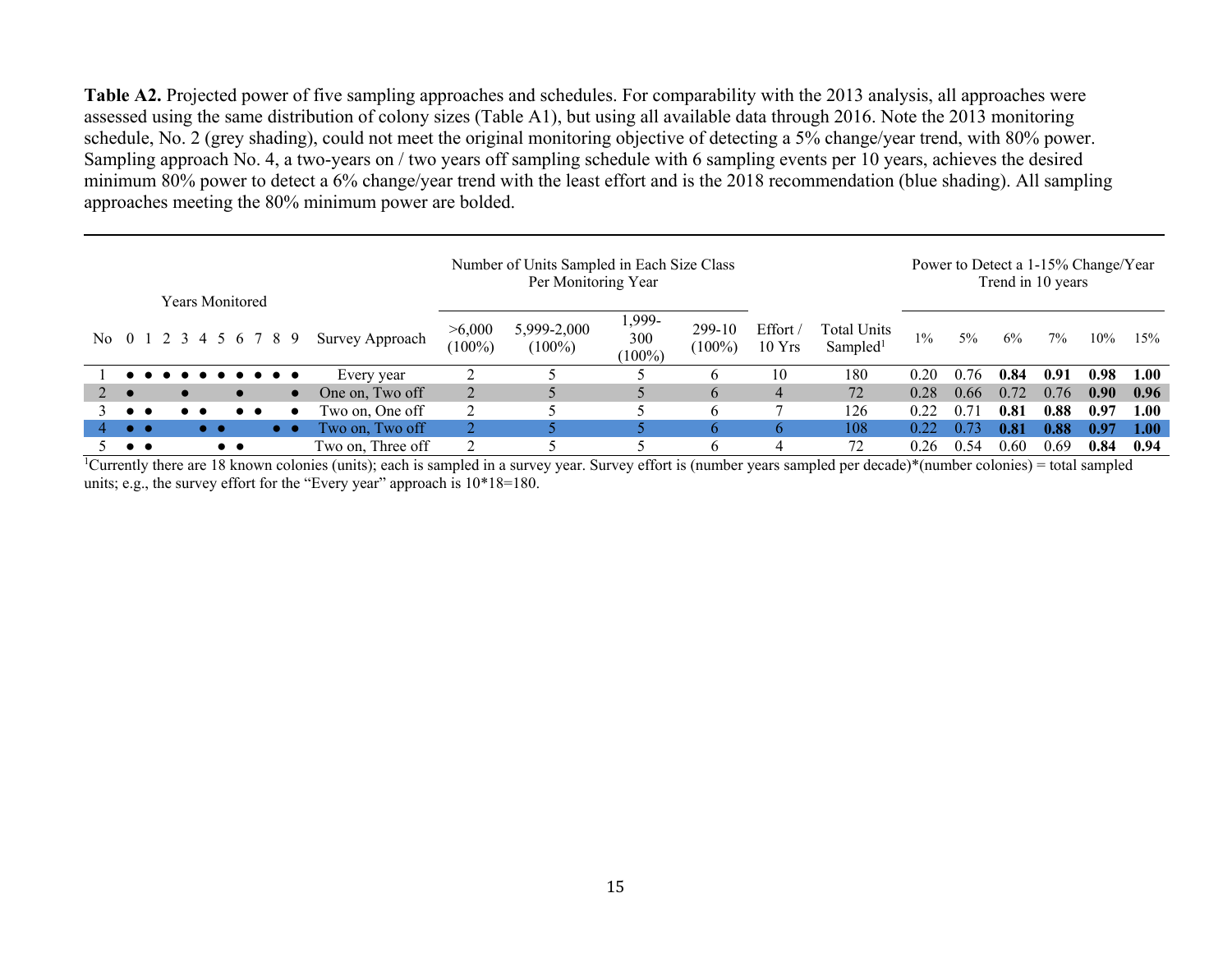

Figure A1. Plot of projected power for five evaluated sampling approaches (numbering from Table A1). Approaches No.1, 3, and 4 are all able to detect a 6%/year trend in 10 years' time, but No. 4 does so with the least amount of effort.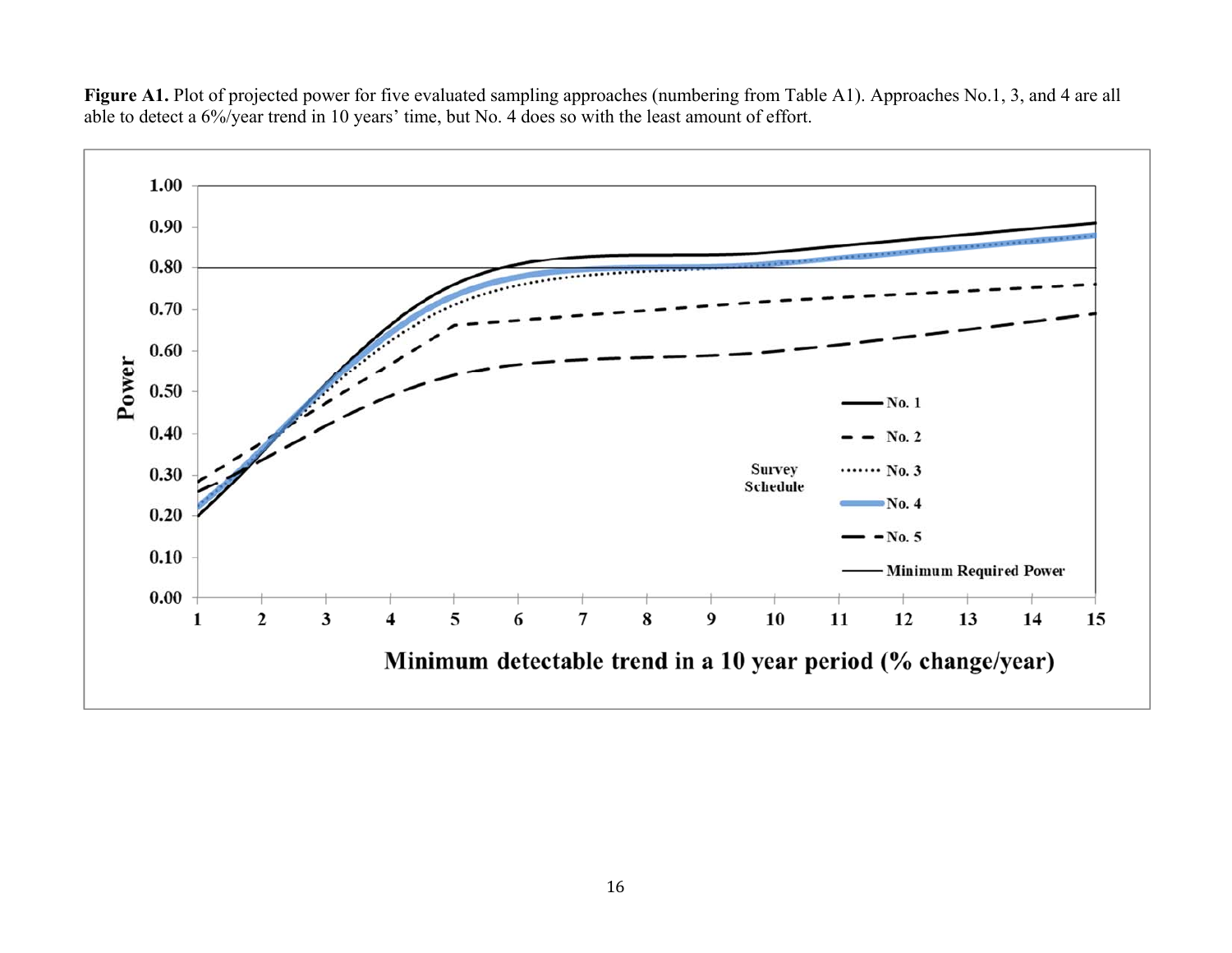## **APPENDIX B: 2018 Data Sheet and Instructions**

| PACIFIC FLYWAY COLONIAL WATERBIRD SURVEY                                                     |                                       |              |              |                                                  |                        |                                                                |                          |                                                |  |  |
|----------------------------------------------------------------------------------------------|---------------------------------------|--------------|--------------|--------------------------------------------------|------------------------|----------------------------------------------------------------|--------------------------|------------------------------------------------|--|--|
| <b>General Information</b>                                                                   |                                       |              |              |                                                  |                        |                                                                |                          |                                                |  |  |
|                                                                                              |                                       |              |              | Coordinates (WGS84)                              |                        |                                                                |                          |                                                |  |  |
|                                                                                              | Colony Name                           |              |              | Colony Code (if known)                           |                        | Latitude:                                                      |                          | Longitude:                                     |  |  |
|                                                                                              |                                       |              |              |                                                  |                        |                                                                |                          |                                                |  |  |
|                                                                                              | <b>Start Time</b><br>Survey Date      |              |              |                                                  |                        | Status* (check 1):                                             | Active<br>Inactive       |                                                |  |  |
|                                                                                              |                                       |              |              |                                                  |                        |                                                                |                          |                                                |  |  |
|                                                                                              | Primary Observer Name                 |              |              |                                                  | Email                  |                                                                |                          | Agency/Affiliation<br>Telephone #              |  |  |
| <b>Survey Information</b>                                                                    |                                       |              |              |                                                  |                        |                                                                |                          |                                                |  |  |
|                                                                                              | Survey Method/Vantage Point (check 1) |              |              | Survey Type (check 1)                            |                        |                                                                |                          | Vantage Point Description (if applicable)      |  |  |
| Perimeter                                                                                    | <b>Boat</b>                           | Aerial Photo |              |                                                  | Full (complete) survey |                                                                | Vantage location (UTMs): |                                                |  |  |
| Direct Aerial                                                                                | Within-colony                         | Other        |              | Partial survey                                   |                        |                                                                |                          | Distance from colony (meters):                 |  |  |
|                                                                                              |                                       |              |              |                                                  |                        |                                                                |                          | Vantage location description:                  |  |  |
| <b>Count Information</b>                                                                     |                                       |              |              |                                                  |                        |                                                                |                          |                                                |  |  |
|                                                                                              |                                       |              |              | <b>Number Observed</b>                           |                        |                                                                | Estimated                |                                                |  |  |
| <b>Species</b>                                                                               | Survey<br>Target**                    | Count#       | <b>Nests</b> | Adults                                           | Young                  | <b>Breeding</b><br>Pairs                                       | Young<br>Produced        | Notes:                                         |  |  |
|                                                                                              |                                       |              |              |                                                  |                        |                                                                |                          |                                                |  |  |
|                                                                                              |                                       |              |              |                                                  |                        |                                                                |                          |                                                |  |  |
|                                                                                              |                                       |              |              |                                                  |                        |                                                                |                          |                                                |  |  |
|                                                                                              |                                       |              |              |                                                  |                        |                                                                |                          |                                                |  |  |
|                                                                                              |                                       |              |              |                                                  |                        |                                                                |                          |                                                |  |  |
| *Status - Active = Breeding (nest building, courtship, incubation, eggs, or chicks observed) |                                       |              |              |                                                  |                        |                                                                |                          | **Survey Target - N = Nest/Breeding Pair Count |  |  |
| Inactive = Non-breeding (no active nests, eggs, or chicks)                                   |                                       |              |              |                                                  |                        |                                                                |                          | $P = Productivity$ Count                       |  |  |
| Comments (other nesting species, predators, presence of banded birds):                       |                                       |              |              |                                                  |                        |                                                                |                          |                                                |  |  |
| <b>Colony Site Information</b>                                                               |                                       |              |              |                                                  |                        |                                                                |                          |                                                |  |  |
|                                                                                              |                                       | <b>State</b> |              | County                                           |                        | General Directions to colony or location; e.g. 2 mi W of Salem |                          |                                                |  |  |
|                                                                                              |                                       |              |              | Nesting habitat:ground, trees, manmade structure |                        | Land Ownership (if known)                                      |                          |                                                |  |  |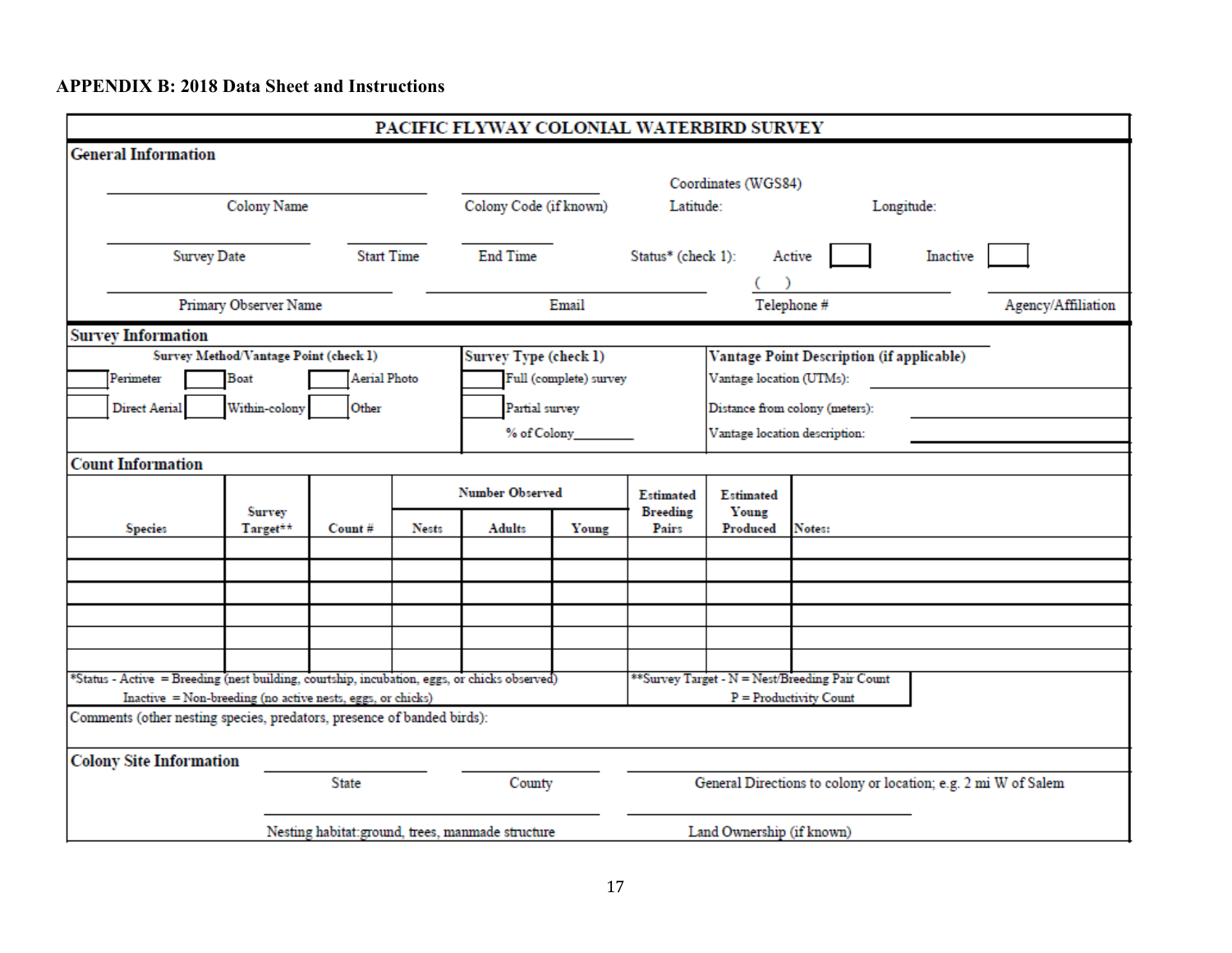Instructions

- Use one data sheet per colony.
- For counts taken outside of a colony, or by aerial photo, it is recommended that multiple counts of active nests be taken. This may be done simultaneously by multiple observers or in two consecutive counts by one observer. This will account for observer error.
- When counting from within a colony, only one count is necessary and should be completed in a methodical but timely fashion to minimize disturbance to the birds.
- Counts of all adults and chicks can be taken as time allows. When cormorants or pelicans are nesting in vegetation these counts provide additional helpful information if all nests are not visible.
- Fill out the datasheet as completely as possible. If a GPS unit is not available, UTM coordinates can be obtained using Google Earth or ArcGIS.

## **Datasheet Definitions**

## **General Information:**

- o Time: start and end time, record in military format 0000-2400
- o Status: Active = Breeding (nest building, courtship, incubation, eggs, or chicks observed)
	- Inactive = Non-breeding (no active nests, eggs, or chicks),
	- If the majority of birds are only engaging in nest building and courtship, the colony should be visited again in a few weeks since the goal is to count the colony close to peak incubation.
	- Make note if you suspect the site is a roost site and not a breeding colony.

## **Survey Information:**

- o Survey Method/Vantage Point
	- **Perimeter:** count taken from the ground near the colony
	- Boat: count taken from the water near the colony
	- Aerial photo: count taken on aerial photos captured on a survey flight
	- Direct aerial: count taken by an observer on a survey flight
	- Within-colony: count taken from the ground inside the colony
- o Survey Type
	- Full (complete) survey: all of the colony was visible and counted
	- **Partial survey: colony was too large or not 100% visible, so a sample was counted.**
	- $\bullet$  % of colony counted: estimate the % of the colony that was visible and could be counted. If less than 100% was counted, explain why in the notes (ex. Birds could be seen entering vegetation but nests were obscured, or Colony was too large so a portion was sampled).
- o Vantage Point Description (for counts conducted outside of the colony)
	- Vantage Location (UTMs): UTMs can be obtained in Google Earth if no GPS is available
	- Distance from colony (meters): record in meters if observing from the ground or a boat, record in meters above ground level if observing from an aircraft
	- Vantage location description: brief description of observation location (ex: south bank of the river SE of the colony)

## **Count Information**

o Survey Target:  $N = \text{Nest/Breeding Pair Count (required survey for this Strategy)}$ 

 $P =$  Productivity Count (recommended survey for pre-fledglings)

o Nests: Only active nests (i.e., attended by one or more adults or nests that contain eggs or young chicks) should be counted. Do not include empty nests.